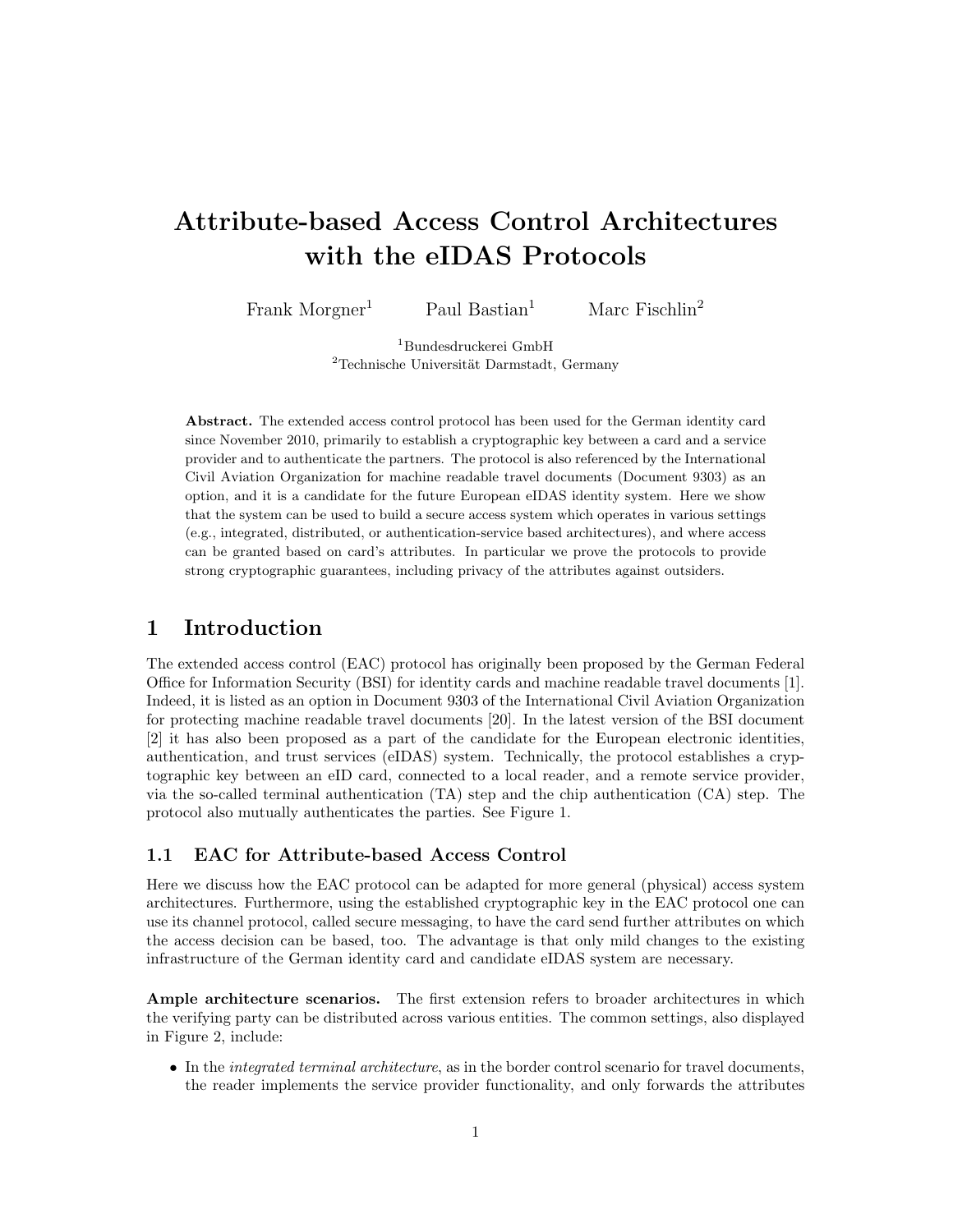

Figure 1: Extended Access Control (EAC), consisting of the terminal authentication (TA) step and the chip authentication (CA) step.

(sent over the secure messaging channel) for verification to the back-end management (via a secure connection like TLS). The reader then potentially grants access.

- In the *distributed terminal architecture*, as in the eID service scenario, the reader mainly connects the card to a controller which executes the EAC protocol with the card. The controller again calls the back-end management about the attributes.
- In the *eID-service architecture* an external service provider takes care of the cryptographic operations and forwards the attributes to the controller.
- In the authentication-service architecture the signature generation in the TA step of the EAC protocol is outsourced to a dedicated authentication server which holds the long-term signing key. The other steps are carried out again by the controller.

Restoring Sessions. Another extension concerns the possibility to authenticate faster through recognition. Here we can rely on the session contexts provided by the EAC protocol, version 2. Roughly, the EAC protocol offers the possibility to store the derived keys for secure messaging (and the send sequence counter) and to re-establish a connection with these keys. In EAC this allows to switch session contexts when changing communication partners.

By using the session context switching mechanism we can add a recognition step to our authentication procedure (for any setting). That is, the responding party checks if it has already successfully authenticated the card (and stored the session context under some identifier) and tries to re-establish the session with the card. If the card is responsive then both parties re-start the secure channel under the stored keys and the card transmits its attributes. By this the parties do not have to perform the more expensive public-key operations again.

#### 1.2 Security of the Architectures

Our main result is to show that the proposed protocols provide strong security guarantees in a cryptographic sense. This boils down to two important security properties: impersonation resistance, preventing the adversary to trick the responding party into falsely accepting a card, and *attribute-privacy*, preventing the adversary from learning the attributes transmitted by genuine cards. The latter may be necessary in cases where the attributes carry confidential data, such as general access information or data facilitating the identification of the person using the card.

We envision very strong adversarial capabilities in attacks against either property, such that showing infeasiblity of attacks gives strong security guarantees. The adversary in our security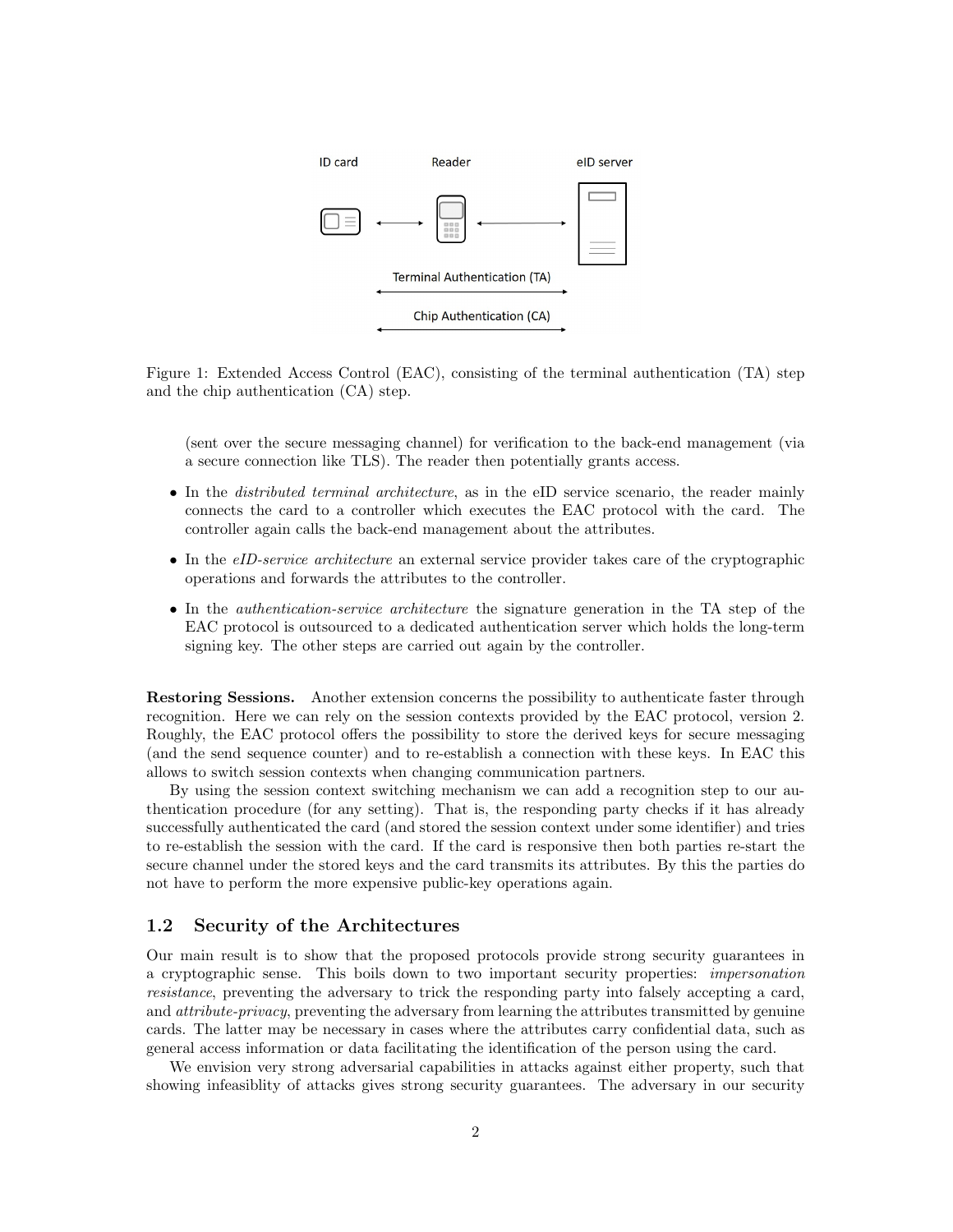

Figure 2: Architectures for attribute-based access control.

model corresponds to similar attackers on key exchange protocols (such as in the Bellare-Rogaway model [8]), giving the adversary full control over the network, and allowing it to modify or inject messages in communications, and to corrupt parties.

For impersonation resistance the adversary wins except in the trivial case that the identified card has been corrupted, or that the adversary has only relayed communication between the reader and the genuine card. Relying on previous results about EAC [17, 23] we show that all architectures achieve this strong notion. Analogously, we argue that all architectures satisfy our strong privacy notion which postulates indistinguishability of used attributes, except for the case of corrupt cards or corrupt responders. We also discuss security peculiarities of the different architectures.

### 1.3 Related Work

Some of the aforementioned architectures and the idea of using session contexts have already been discussed in the master thesis of one of the authors [6]. Our contribution here is to define appropriate models and argue security according to cryptographic standards.

The different versions of the access architectures should not be confused with the Enhanced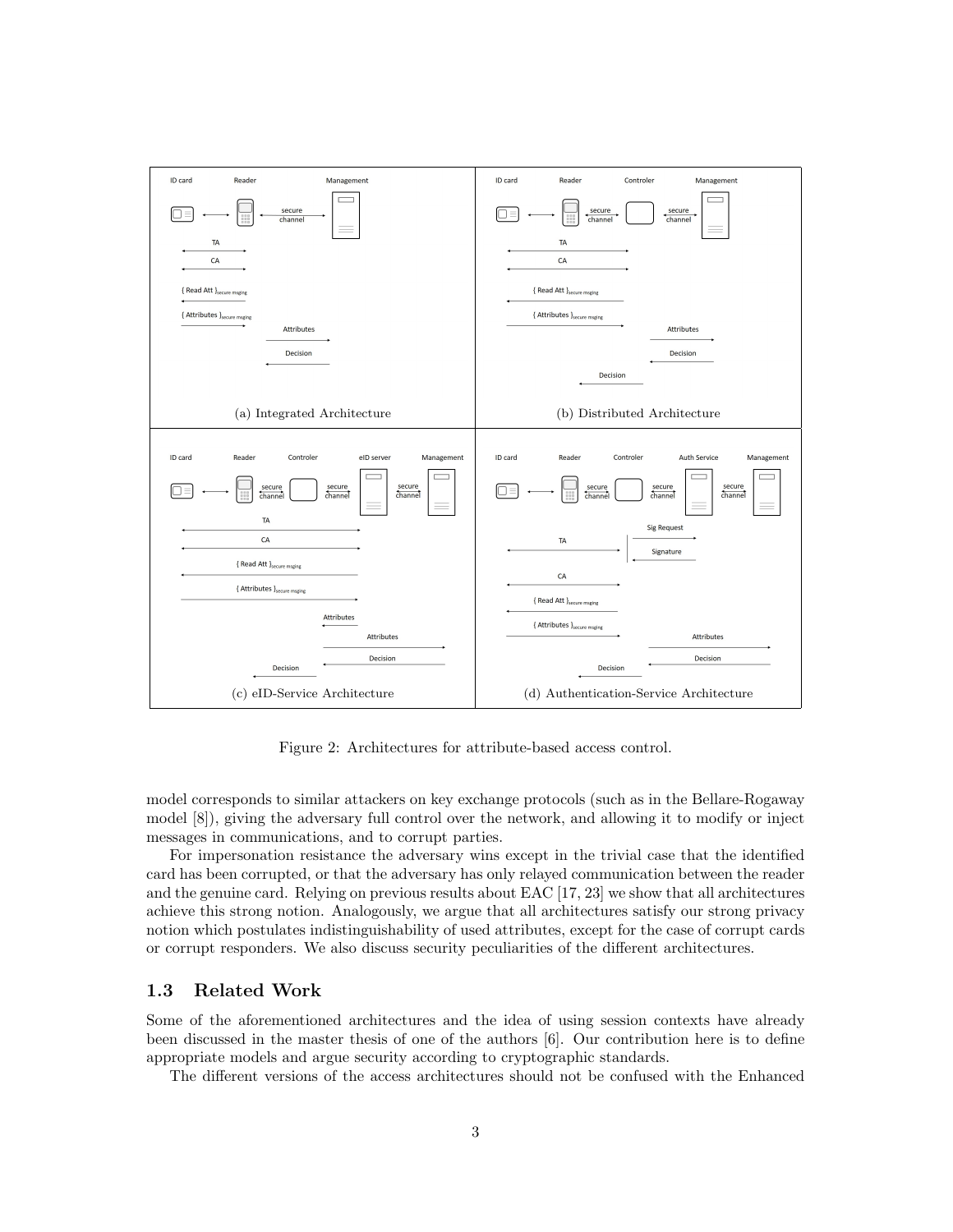Role Authentication (ERA) protocol for the eIDAS token [2]. There, an attribute provider connects to the card by establishing another channel via the EAC protocol and can then access attribute requests stored by the terminal on the card. For this the card uses the switching operation for session contexts to communicate securely with the corresponding party.

The difference of ERA to our setting here is that we assume that access attributes are stored on the card and not provided by an external service provider. In particular, the card in our setting only communicates with a single responder and executes the EAC protocol only once. This is accomplished in our setting by letting the responding party read out the attributes and having it forward them to the management system. The protocol here also uses the session contexts to reestablish connections, instead of switching channels between the various communication partners. This also means that the session contexts are stored persistently here, whereas eIDAS tokens use them transiently only.

In a related proposal, Bundesdruckerei [5] introduces the possibility to secure transactions data, such as mobile phone numbers, on top of the EAC protocol and its existing eID architecture (requiring only minor modifications to the reader). The proposed transaction system has been analyzed cryptographically in [23]. This idea is orthogonal to our setting here where we discuss different access architectures including attributes. Yet, due to the resemblance with the EAC protocol we can partly use their results in order to show that the various access systems provide the common authentication guaranteed, even if the responding party cannot communicate with the management system for checking the attributes.

The EAC protocol (and its related protocols for the German identity card resp. the eIDAS tokens) has been analyzed in [12, 17, 22, 16, 10, 11, 19, 13, 18]. We merely rely on the EAC analysis in [17] and results related to secure composition of key exchange (like EAC) with secure channels (such as secure messaging).

# 2 The EAC Protocol and Adaptations

Since the access system strongly relies on the EAC protocol we first recall that protocol and then discuss the modifications.

### 2.1 The EAC Protocol

The Extended Access Control (EAC) protocol is a two-party key agreement protocol between a chip card and a terminal. It consists of a terminal authentication (TA) step and a chip authentication (CA) step. We omit explicit mentioning of the passive authentication step in between, in which the chip forwards passively authenticated data to the terminal, since the details of this step is irrelevant to our security concerns here.

At the outset both parties each hold a certified long-term key pair, on the card's side for generating a Diffie-Hellman key, and on the terminal's side for signing. Both parties also hold a card identifier  $id<sub>C</sub>$  which in the execution of the German identity card equals the compressed version of the public-key of the preceding PACE protocol with which the card connects securely to the local reader (see Section 2.3). The PACE step is omitted in our setting. One may for now simply assume that  $id_C$  is empty.

In the TA step the terminal authenticates to the chip card. For this it chooses a session-specific ephemeral key pair  $(esk_T, epk_T)$ , sends over its certificate for the long-term key  $pk_T$  (which is also included in its certificate  $cert_T$ ) and a compressed version  $Compr(epk_T)$  of the ephemeral public key. The compression function can be for example the projection onto the  $x$ -coordinate of the elliptic curve point. The card returns a random nonce  $r<sub>C</sub>$  which the terminal signs, together with Compr $(epk_T)$  and  $id_C$  (if present). The terminal sends the signature to the card and the card accepts only if verification succeeds.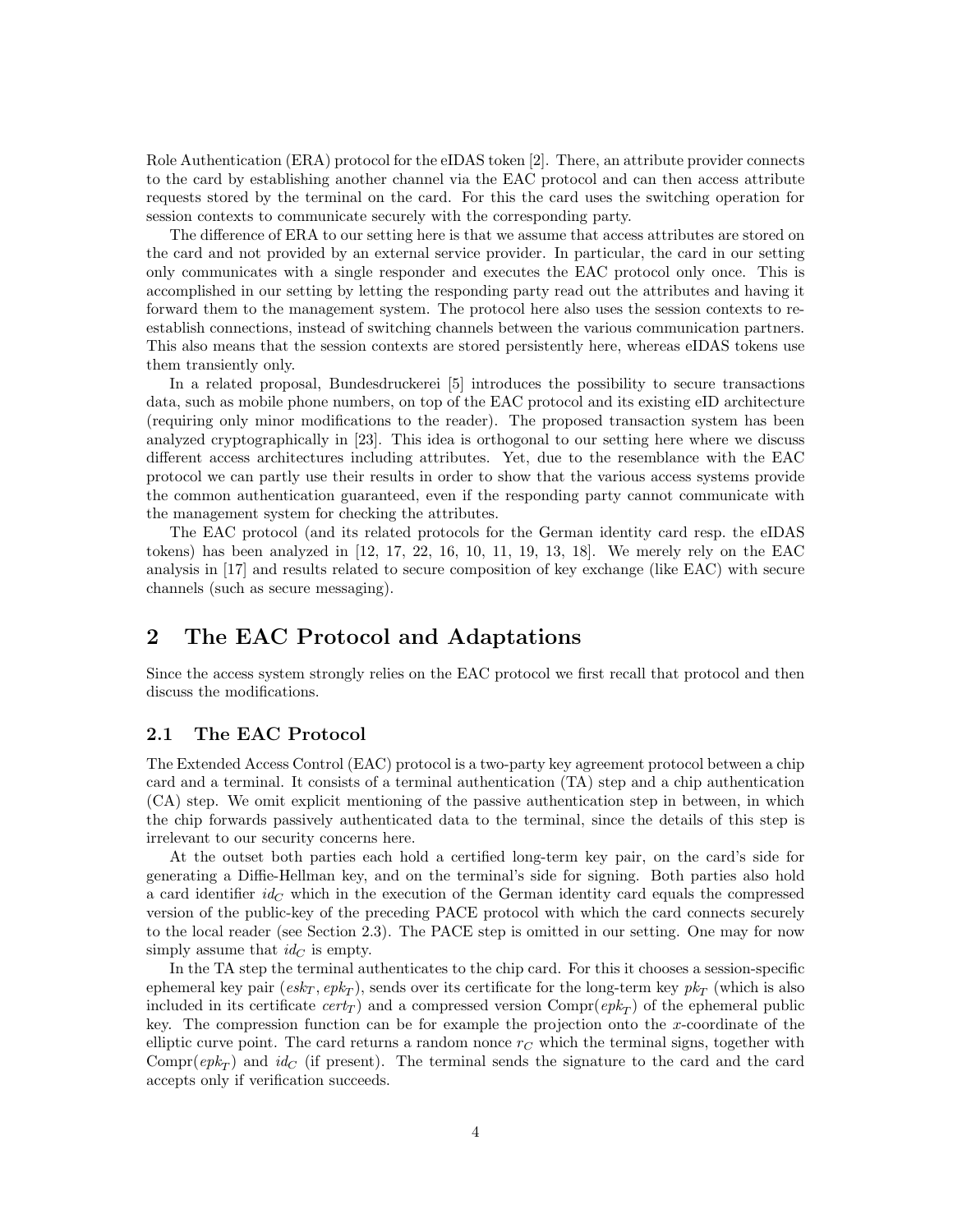Upon successful completion of the TA phase, the card then executes the Chip Authentication (CA) step. For this the chip sends its certificate cert<sub>C</sub> and public key  $pk_C$ , and the terminal replies with its (uncompressed) ephemeral public key  $epk_T$ . The card checks that this value matches the previously sent compressed version. Both parties then compute the Diffie-Hellman key of  $pk<sub>C</sub>$  and  $epk_T$  with the corresponding secret key they hold, and derive an encryption key  $K_{\text{enc}}$  and the MAC key  $K_{\text{mac}}$ . This step requires the card to pick another random nonce  $r'_C$  and include it in the key derivation process. The chip computes the MAC over  $epk<sub>T</sub>$  and sends it together with the nonce  $r'_C$  to the terminal.

In the protocol description in Figure 3 we also include the so-called session identifiers sid for compatibility with previous analyses [17, 23]. These session identifiers can be roughly seen as unique session-specific labels. These cryptographic identifiers, determined by the protocol communication and used in the proof, should not be confused with the integer-valued session context identifiers used by the parties of the EAC protocol. Similarly, we include the partner identifiers pid which refer to the designated partner and are taken from the unique identifier in the certificate.

#### 2.2 Restoring Session Context

A session context in the domain of the German identity card consists mainly of some (session context) identifier, the cryptographic keys for secure messaging, the send sequence counter (and possibly additional entries like the auxiliary data which can be used in the EAC protocol) [2]. A new session context is usually stored after successful reception of the first secure messaging transmission. The card is usually restricted to store at most 127 session contexts (or even less). To restore a session the terminal is supposed to send the context identifier to the card, encapsulated into a corresponding protocol message.

When storing the sequence counter it must be ensured that this value does not interfere with the actual counter value used for secure messaging. The suggested method is to round the current value up to the next multiple of 16 and store this value. Only if the current value reaches this bound then one again needs to update the stored value to the next multiple of 16. For us here the details are irrelevant as long it is guaranteed that sequence counters are used only once in the context of a session.

We note that the card is supposed to immediately delete a session context if an erroneous secure messaging transmission arrives. Similarly, if a terminal tries to re-initialize a session context but receives an error (say, if some other terminal has overwritten the context under the identifier meanwhile) then the terminal should start from scratch running the EAC protocol.

### 2.3 Modifications

In this part we describe the modifications of the EAC protocoland the eID scenario for our setting.

**Omitting the PACE step.** First, we do not assume that the password-authenticated connection establishment (PACE) protocol between the card and the reader is executed before initializing the EAC protocol. The PACE protocol requires the card holder to type in the PIN at the reader and then establishes a secure channel between card and reader for the wireless data exchange.

As pointed out in [17] the EAC protocol itself already provides a secure key exchange protocol between card and terminal whose security does not rely on the strength of the PACE protocol. We therefore start with the assumption that card and reader have not executed the PACE protocol. This, however, also means that the card identifier value  $id<sub>C</sub>$  has not been set yet, because it usually corresponds to data derived during the run of PACE. We simply assume that  $id_C$  is empty.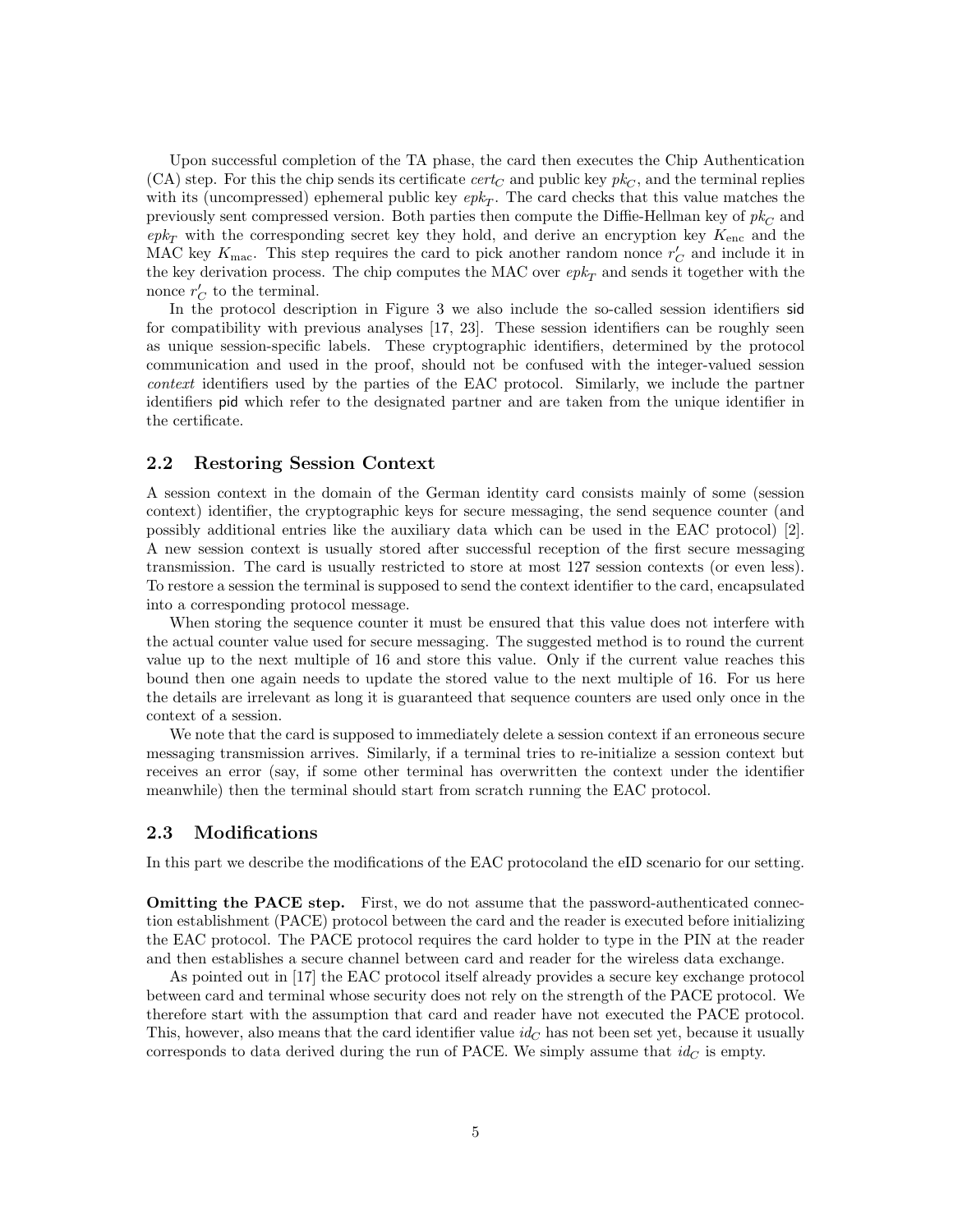

Figure 3: Terminal Authentication (TA) and Chip Authentication (CA). All number-theoretic operations are modulo  $q$  resp. over the elliptic curve.

Adding attributes. Besides completing the (modified) EAC protocol access permission may depend on the attributes a card can provide. We assume that the responder may request to see the attributes and then the card sends the stored data. Note that these steps are carried out over the secure-messaging channel. If the terminal requests to see the attributes then we set on the card's side, upon successful completion of this step, the cryptographic session identifier to be  $(\text{sid}, C)$  for the transmitted ciphertext C of the attributes.

We stress again that, if the management system is unreachable, the ordinary authentication process of the EAC protocol is still in effect such that reading the attributes after executing the EAC protocol may be optional. For restored sessions, however, reading out attributes over the secure channel is the only mechanism to ensure that the card actually holds the secret keys.

Persistent session contexts. Session contexts for the German identity card are supposed to be deleted when the card becomes unpowered or is being reset. In contrast we may assume that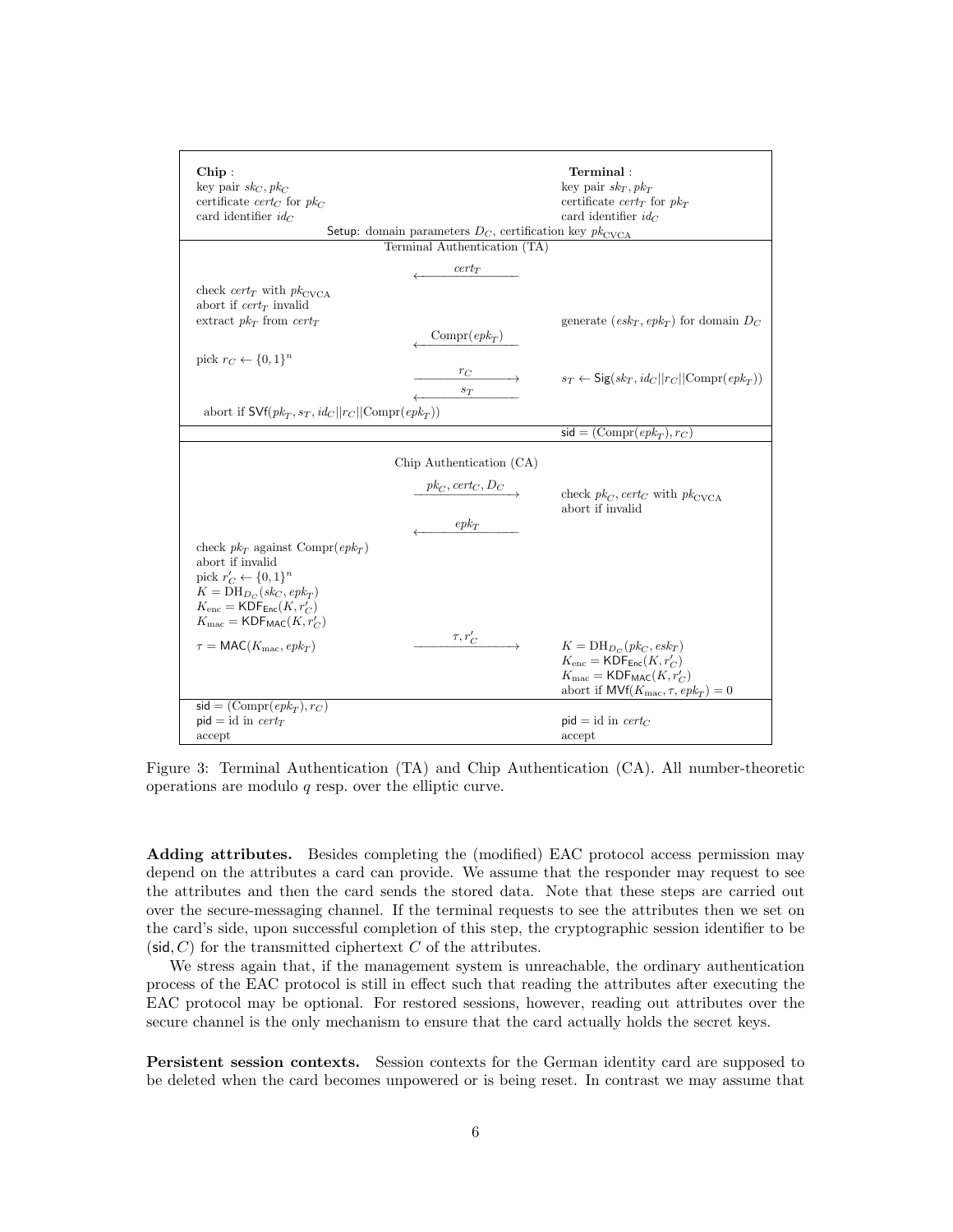session contexts are stored over longer periods of time. One may even continuously use a stored context for "cascaded" executions. Furthermore, we do not make any restrictions on the number of stored contexts; the number may depend on the card's architecture.

In addition, we do not pose any stipulations on the choice of the identifiers of session contexts but advise some "collision-free" choice. For example, important responders may be assigned a fixed identifier whereas other terminals may select identifiers at random. Since the choice only affects efficiency but not security we do not discuss possible strategies here further.

We let the cryptographic session identifier sid monotonously grow with the number of restored contexts, because we append the card's latest authenticated ciphertext of the attributes, sent via secure messaging, to the current identifier value  $\mathsf{sid}_{\mathsf{old}}^{\mathsf{Cont}}$  of the context upon acceptance. Partner identifiers and attributes remain unaltered. An execution example of a restored session of the distributed architecture is given in Figure 4.



Figure 4: Restoring sessions and reading out attributes in the case of the distributed architecture (with the controller acting as the terminal). Here,  $\{\ldots\}$  denotes protocol messages sent via secure messaging. Note that the updated cryptographic session identifier is augmented by the ciphertexts of the attributes.

# 3 Access Systems and their Security

Before discussing the security of our (modified) EAC protocol we first abstractly introduce access systems and their desired security features.

### 3.1 Access Systems

An access system  $\mathcal{AS}$  consists of efficient algorithm  $(KG_C, KG_R, \Pi_S, \Pi_R)$  for generating keys (and attributes) for the card,  $(pk_C, sk_C, cert_C) \leftarrow {\sf KG}_C(1^n)$ . We note that we will later add attributes to cards but in a session-specific way. More formally, we assume that the attributes A are provided "from the outside" and all attributes are stored externally in some list  $\mathcal{ATT}$  and given to the managing party. Similarly, the system comprises a key generator for the responding party,  $(pk_R, sk_R, cert_R) \leftarrow {\sf KG}_R(1^n)$ , and stateful algorithms  $\Pi_C$ ,  $\Pi_R$  for the party's protocol messages. We sometimes omit mentioning certificates for the public keys explicitly, and that there must be a certification authority; all the details are relevant when taking an in-depth look at EAC, but we are mainly concerned with the fact that EAC provides a secure key exchange protocol.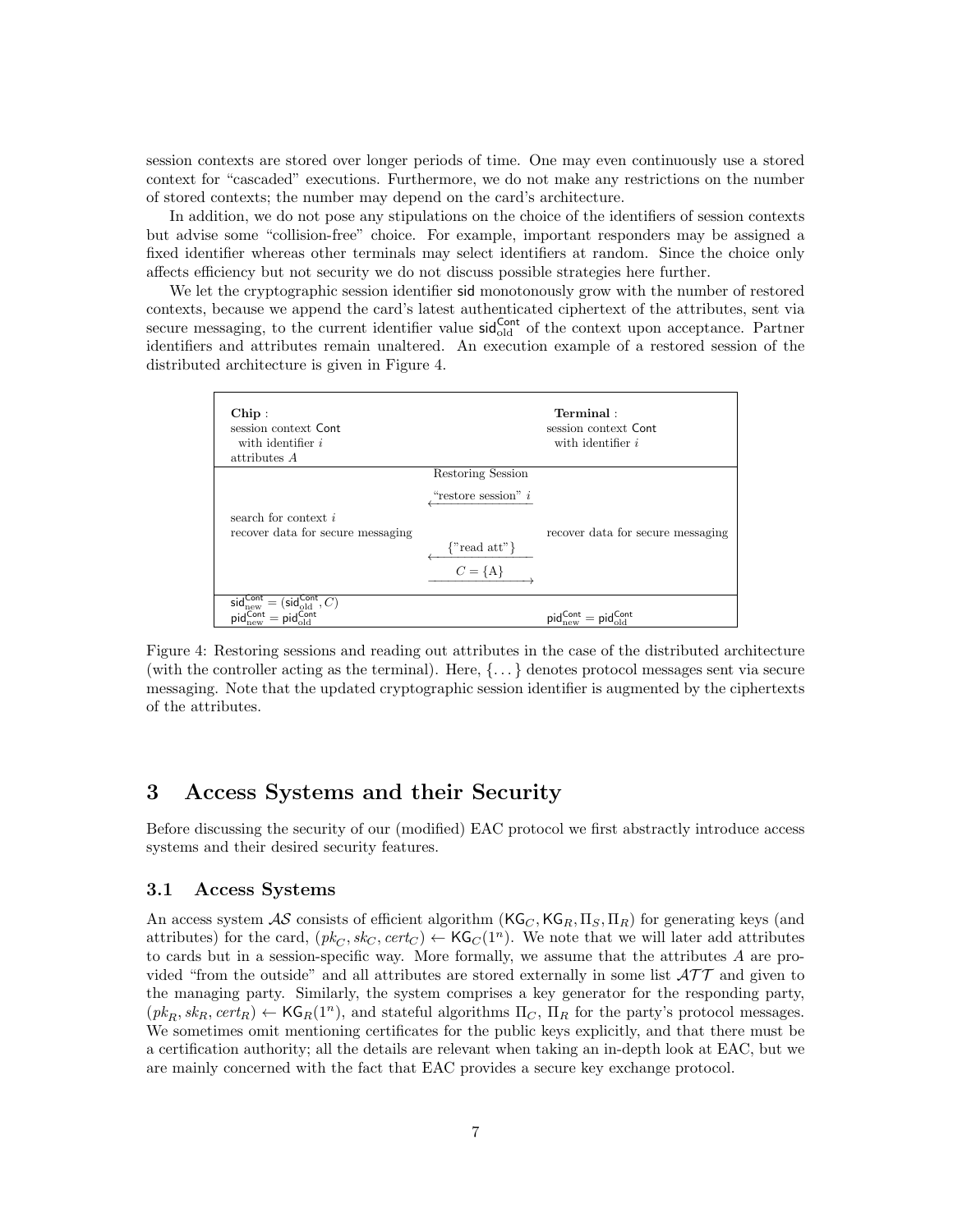We assume the usual completeness property, saying that for genuine keys, the card holding attribute  $A \in \mathcal{ATT}$ , and faithful execution of the algorithms  $\Pi_S, \Pi_R$  the responder eventually accepts the card. Here, to cover restored sessions we assume that the responder may accept multiple times within a session. Formally, this is captured by running  $\Pi_S$  and  $\Pi_R$  in modes init and restore, and we assume that at the end of the first execution of init on genuine data (involving  $A \in \mathcal{ATT}$  the responder accepts, as well at the end of each execution in mode restore. Note that every time the session continues, triggered via a restore command, the party goes from an accepting state to an unaccepting one.

### 3.2 Security Model

In all versions of the access system we assume a powerful adversary controlling the network.

**Attack Model.** We assume that all parties, divided exclusively into cards from set  $C$  and responders from a set  $\mathcal{R}$ , receive their (certified) key pairs as initial input at the outset of the attack. Since we do not want to make any assumptions about the structure of card attributes we leave it up to the adversary to assign attributes to cards upon initialization of a new session.

The adversary has full control over the network and can, in particular, initiate new sessions of parties and decide when to deliver protocol messages (and potentially to modify such messages or even inject new ones). Formally, this is modeled by giving the adversary the following oracle access:

- INIT: The adversary can initiate a new card or responder session by calling  $INT(id)$  for some identity id  $\in \mathcal{C} \cup \mathcal{R}$ . We assume that the identifier id uniquely determines a certificate and vice versa. In case of a card the adversary also has to provide some attribute A. The adversary may thus choose to hand out the same attribute to each card or change attributes depending on the concrete session. This attribute is immediately stored in a list  $\mathcal{ATT}$ . Upon such a call we spawn a new session of the party for attribute  $A$  and assign it a unique label  $\ell$  for administrative purposes. The label  $\ell$  is returned to the adversary and we write  $\ell \leftarrow \text{INIT}(\text{id}, [A]).$
- SEND: The adversary can send any protocol message m to a session with label  $\ell$  via the  $\text{SEND}(\ell, m)$  command. If the session has not been initialized before, then the oracle immediately returns ⊥. Else, it makes the corresponding party compute the next protocol message and this message is returned to the adversary (potentially also returning  $\perp$  to express rejection).

In particular, we assume that the adversary may make the party switch to modes, from init to restore or starting a new restore session, if receiving  $Send(\ell,restore)$ . If the party has not finished successfully the previous mode yet, it may reject. In case the execution is successfully completed, the adversary is informed that the party has accepted.

• CORRUPT: The adversary can corrupt a party with identity id by using the Corrupt(id) command. It receives the party's long-term keys and internal state in return, and we put id in the (initially empty) set Corrupt of corrupt parties. From now on, we assume that the adversary does not send further commands to that session.

To facilitate the notation we use the following mappings. We write  $ACC(\ell)$  for the (current) acceptance status of the (responder) session ( $true$  or false), and  $ID(\ell)$  for the identity id of the session owner, and PID( $\ell$ ) for the intended partner pid, possibly pid =  $\perp$  at this point. Similarly,  $\mathsf{SID}(\ell)$  denotes the current value of the session identifier. We also denote by  $\mathsf{ATT}(\ell)$  for a session the attribute A the card has been initialized with resp. the attribute the responder it has received (if at all).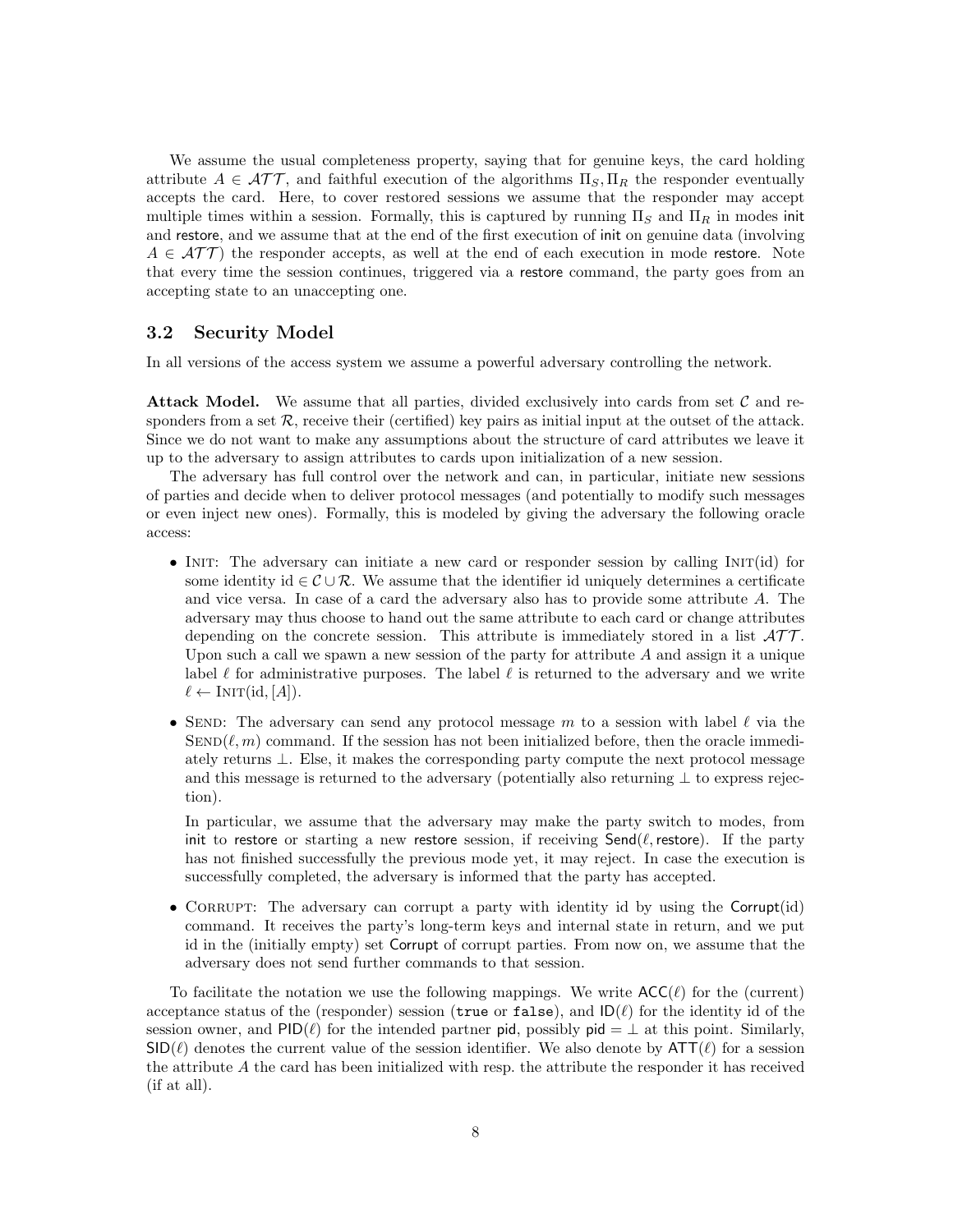Experiment  $\mathsf{ImpRes}_{\mathcal{A}}^{\mathcal{AS}}(n)$ 

- 1 : foreach  $i \in \mathcal{C} \cup \mathcal{S}$  do
- 2: if  $i \in \mathcal{C}$  then  $(sk_i, pk_i, cert_i) \leftarrow \mathsf{KG}_{\mathcal{C}}(1^n)$  fi
- 3: if  $i \in \mathcal{R}$  then  $(\mathit{sk}_i, \mathit{pk}_i, \mathit{cert}_i) \leftarrow \mathsf{KG}_{\mathcal{R}}(1^n)$  fi
- 4 : endforeach
- 5 :  $pks \leftarrow \{(pk_i, cert_i) \mid i \in C \cup \mathcal{R}\}\$
- 6 :  $\mathcal{A}^{\text{INIT}(\cdots),\text{SenD}(\cdots),\text{Corrupt}(\cdot)}(1^n,pks)$
- 7 :  $b \leftarrow$  ImpResPred ∥ evaluate predicate ImpResPred on execution state
- 8 : return  $\overline{b}$

Figure 5: Security of an access system.

Impersonation Resistance. Impersonation resistance of the access system now says that the adversary cannot make the responder accept, unless in the trivial case that a card with attribute A is accepted and the adversary has corrupted a card with these attributes (in which it could easily access the system by using that card), or if the adversary has merely relayed the communication between an honest card and the reader. This is formalized in Figure 5.

While Figure 5 describes the flow of the attack, the predicate ImpResPred in Figure 6, which is evaluated at the end of the attack, determines when the adversary wins. There are two cases when we declare the adversary to win. The first case is when the adversary has managed to make an honest responder accept an honest card which has not participated in the execution (or with different attributes). This corresponds to the **foreach** loop in Line 3 in Figure 6. The second case, covering replay resistance, is that partnered sessions are unique between cards and responders, or else the adversary wins, too. In particular, there cannot be two honest cards with the same session identifiers. This is checked in the foreach loop in Line 9 in Figure 6.

Note that, in the predicate ImpResPred, if the responding party accepts and outputs some session identifier, then the card must have already accepted before, i.e., we assume that the responder receives the last message. This ensures that there is always a card with the same identifier sid at this point, unless the aversary has managed to break security. This holds in our setting here as the card sends the attributes or acknowledges the storage of the session context.

**Definition 3.1 (Impersonation Resistance)** An access system  $AS$  is impersonation resistant if for any efficient adversary A we have that

$$
Prob\left[ImpRes_{\mathcal{A}}^{\mathcal{AS}}(n)=1\right]\approx 0
$$

is negligible.

Note that we let the adversary  $A$  decide when to stop the execution and to start evaluating the predicate. Hence, if it is advantageous and the adversary already detects a winning situation, it may end the execution immediately (instead of messing up the winning state by, say, corrupting another party). In our case this is easy to detect since all the data required to evaluate the predicate are known to the adversary. In general, if the predicate relies on some information unavailable to the adversary, then the adversary may just guess the point in time for such a state.

#### 3.3 Privacy of Attributes

Privacy of attributes ensures that no adversary can learn the card's attributes (unless it is the responder and controls that party's long-term key). We use an indistinguishability-based approach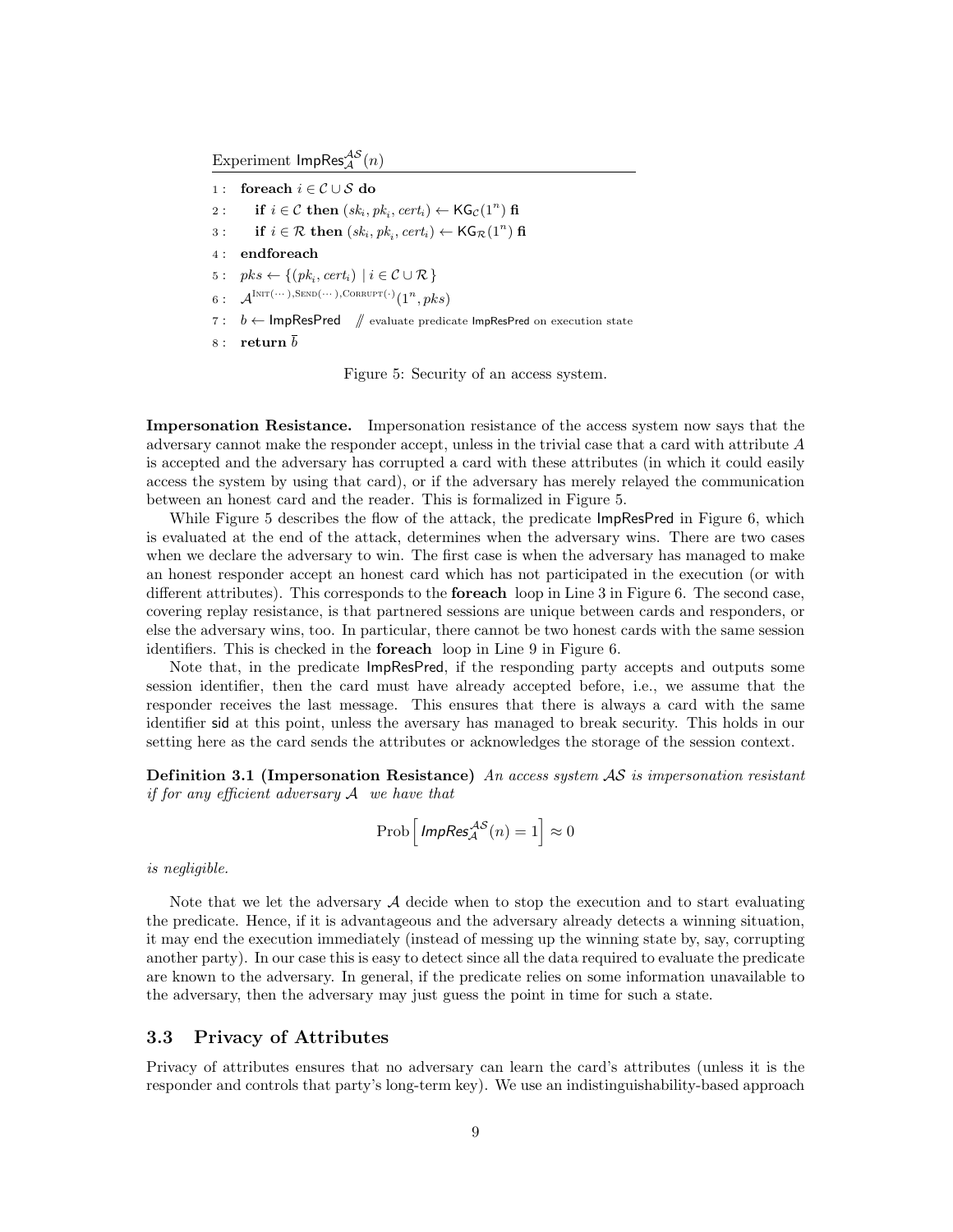Predicate ImpResPred on execution state

1 :  $p \leftarrow \texttt{true}$ 

- 2 : // accepting responder session must have honest partner with same sid (or corrupt partner)
- 3 : foreach  $\ell \in \{ \ell \mid ID(\ell) \in \mathcal{R} \setminus$  Corrupt  $\wedge$  ACC $(\ell) =$  true  $\}$  do
- $4: p \leftarrow p \wedge [\text{PID}(\ell) \in \mathcal{C} \cap \text{Corrupt}]$
- 5 :  $\forall \exists \ell' \neq \ell : (\mathsf{SID}(\ell') = \mathsf{SID}(\ell) \neq \bot \land \mathsf{PID}(\ell) = \mathsf{ID}(\ell')$

$$
6: \qquad \qquad \wedge \, \text{ATT}(\ell') = \text{ATT}(\ell))
$$

7 : endforeach

8 : // Collisions among identifiers only between opposite partners

- 9: foreach
- 10:  $(\ell, \ell') \in \{(\ell, \ell') \mid \ell \neq \ell' \land \mathsf{ID}(\ell), \mathsf{ID}(\ell') \notin \mathsf{Corrupt} \land \mathsf{SID}(\ell) = \mathsf{SID}(\ell') \neq \bot\}$
- 11 : do
- 12:  $p \leftarrow p \land [(\mathsf{ID}(\ell), \mathsf{ID}(\ell')) \in \mathcal{C} \times \mathcal{S} \cup \mathcal{S} \times \mathcal{C}]$
- 13 : endforeach
- 14 : return  $p$

Figure 6: Security predicate ImpResPred for impersonation resistance.

here in which a privacy-adversary can, besides regular sessions, also initiate (multiple) executions on a random choice of one of two adversarially chosen attributes  $A_0, A_1$ .

The attack model is the same as for impersonation resistance. The only difference is that the adversary now also gets a challenge oracle CHALL, which is initialized with a secret bit  $b \leftarrow \{0, 1\}$ . When called about identity id  $\in \mathcal{C}$  and two attributes  $A_0, A_1$ , the challenge oracle executes  $\ell \leftarrow$ INIT(id,  $A_b$ ) to initialize an execution with the card. It returns the session label  $\ell$  to the adversary. From then on the adversary can communicate with the card's sessions via the SEND oracle for the corresponding label. The adversary eventually should predict the bit b.

To rule out trivial attacks, say, in which the adversary controls the corrupt responder, we require that the adversary has only asked the challenge oracle for identities of honest cards which refer to an honest partner. For this we check that for each query  $(id, A_0, A_1)$  to CHALL we neither have id ∈ Corrupt nor PID( $\ell$ ) ∈ Corrupt, where a yet unset partner identifier PID( $\ell$ ) =  $\perp$  does not belong to Corrupt by definition.

We can now define privacy with the experiment in Figure 7.

Definition 3.2 (Attribute-Privacy) An attribute-based access system AS provides attributeprivacy private if for any efficient adversary A we have that

$$
\textrm{Prob}\Big[\, \mathsf{APriv}_{\mathcal{A}}^{\mathcal{AS}}(n) = 1 \Big] \leq \tfrac{1}{2} + \mathsf{negl}(n)
$$

is negligibly close to  $\frac{1}{2}$ .

### 4 On the Security of EAC with Secure Messaging

Before discussing our analyses let us motivate the setting by the general idea behind the security argument.

Outline. Our general proof strategy is roughly as follows. Dagdelen and Fischlin [17] have basically shown that the EAC protocol is a Bellare-Rogaway secure key exchange protocol. Assuming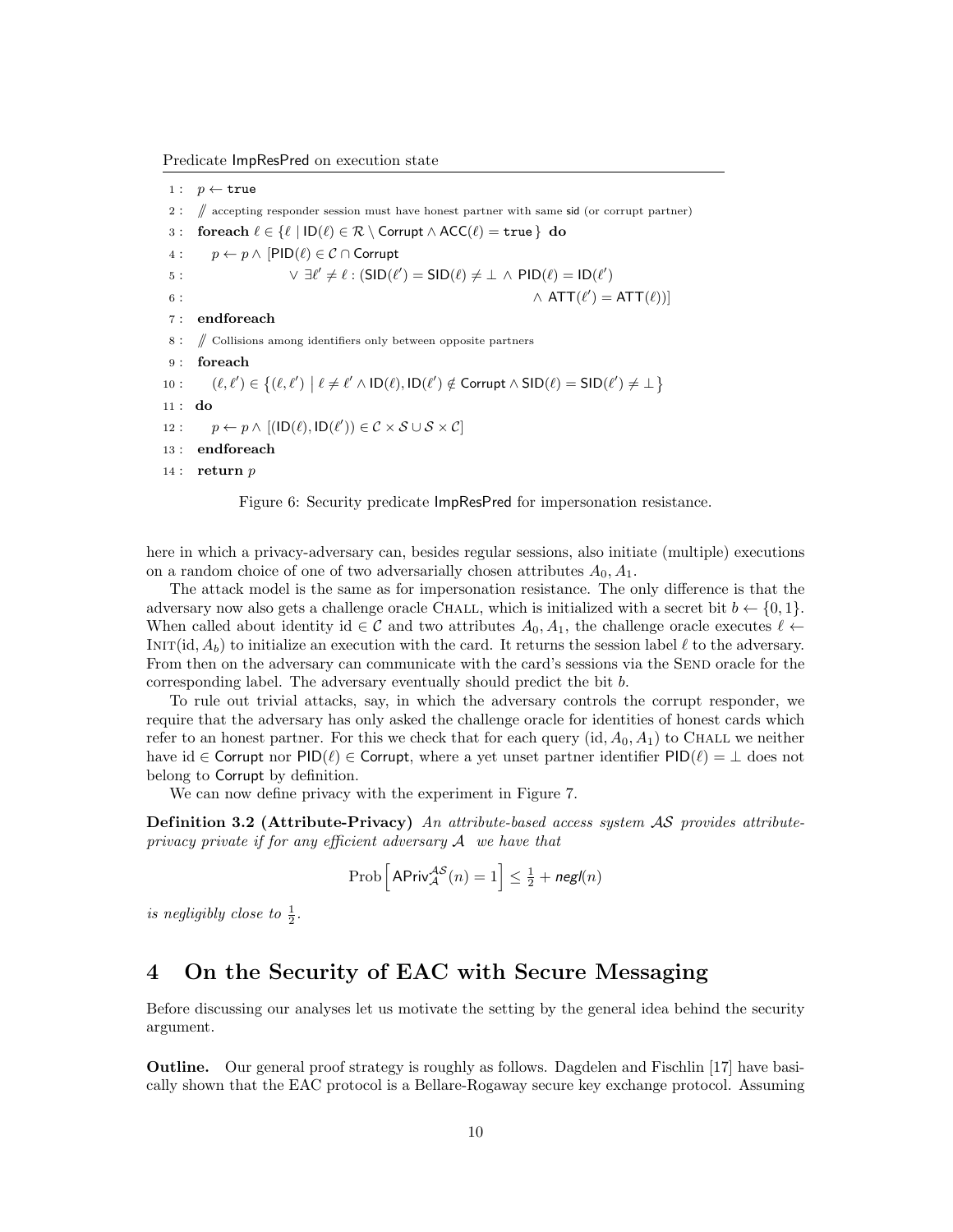Experiment APriv ${}_{\mathcal{A}}^{\mathcal{AS}}(n)$ 

 $1: b \leftarrow \{0, 1\}$ 2 : foreach  $i \in \mathcal{C} \cup \mathcal{S}$  do 3: if  $i \in \mathcal{C}$  then  $(sk_i, pk_i) \leftarrow \mathsf{KG}_{\mathcal{C}}(1^n)$  fi 4: if  $i \in S$  then  $(sk_i, pk_i) \leftarrow {\sf KG}_S(1^n)$  fi 5 : endforeach 6 :  $pks \leftarrow \{(i, pk_i) \mid i \in \mathcal{C} \cup \mathcal{S}\}\$ 7 :  $a \leftarrow \mathcal{A}^{\text{INIT}(\cdot, \cdot), \text{SEND}(\cdot, \cdot), \text{CORRUPT}(\cdot), \text{CHALL}(b, \cdots)}(1^n, pks)$  $\mathcal N$  check for trivial attacks where card or responder corrupt  $9: p \leftarrow true$ 10 : foreach  $\ell$  returned by CHALL do 11 :  $p \leftarrow p \wedge [ID(\ell) \notin \text{Corrupt} \wedge PID(\ell) \notin \text{Corrupt}]$ 12 : endforeach 13 : return  $p \wedge (a = b)$ 

Figure 7: Attribute privacy experiment

that secure messaging of the eID system, which follows ISO/IEC 9791-1 resp. ISO/IEC 10116, provides a secure channel for fresh keys, we can then apply the composition theorem of Brzuska et al. [14] to conclude that the combined protocol (where the channel keys are now determined by the EAC key exchange protocol) also provides a secure channel. In particular, it follows that the transmissions of the card's attributes via secure messaging can only be carried out by the corresponding party, and that any attack will lead the partner to reject. Let us elaborate on these steps in more detail.

Security of EAC. The result by Dagdelen and Fischlin [17] shows that EAC is a secure key exchange protocol in the Bellare-Rogaway sense. This means that EAC provides keys which are indistinguishable from random, even in presence of active adversaries.<sup>1</sup> In particular, and omitting some negligible terms for collisions among group elements and nonces, they show that the advantage of distinguishing actual keys from random is bounded by the terms to break the used MAC, signature and certification algorithms, to find second pre-images in the compression function, and to solve the Diffie-Hellman problem when given a decisional Diffie-Hellman oracle as help. All formal security notions of these primitives are given in Appendix A:

$$
\begin{array}{rcl}\n\mathbf{Adv}_{\mathcal{A},\mathrm{EAC}}^{\mathrm{AKE}}(n) & \leq & q_e \cdot \left( \mathbf{Adv}_{\mathcal{B}_1,\mathrm{MAC}}^{\mathrm{torge}}(n) + \mathbf{Adv}_{\mathcal{B}_2,\mathrm{Sig}}^{\mathrm{fore}}(n) + \mathbf{Adv}_{\mathcal{B}_3,\mathrm{Compr}}^{\mathrm{SeePre}}(n) \right) \\
& & + \mathbf{Adv}_{\mathcal{B}_4,\mathrm{Cert}}^{\mathrm{fore}}(n) + 2q_e^2 \cdot \mathbf{Adv}_{\mathcal{B}_5,\mathrm{DH}}^{\mathrm{GapDH}}(n)\n\end{array}
$$

Here,  $q_e$  is the number of executions in the attack, and  $\mathcal{B}_1, \ldots, \mathcal{B}_5$  are adversaries with a comparable run time as the attacker  $A$  on the EAC protocol. Since all advantages for the underlying primitives are assumed to be negligible, this shows security of the EAC protocol as an authenticated key exchange. The authors of [17] also discuss that security holds in case of a projection of the curve point onto the x-coordinate, making the compression function two-to-one.

 $1$ Dagdelen and Fischlin actually show a slight modification of EAC (with an independent authentication key) to be a BR-secure protocol; without this modification such a proof cannot go though. We also adopt this approach here, but as pointed out in [17] one can in principle use the strategy in [15, 14] to lift this to a security for the original protocol, at the cost of a more complicated proof.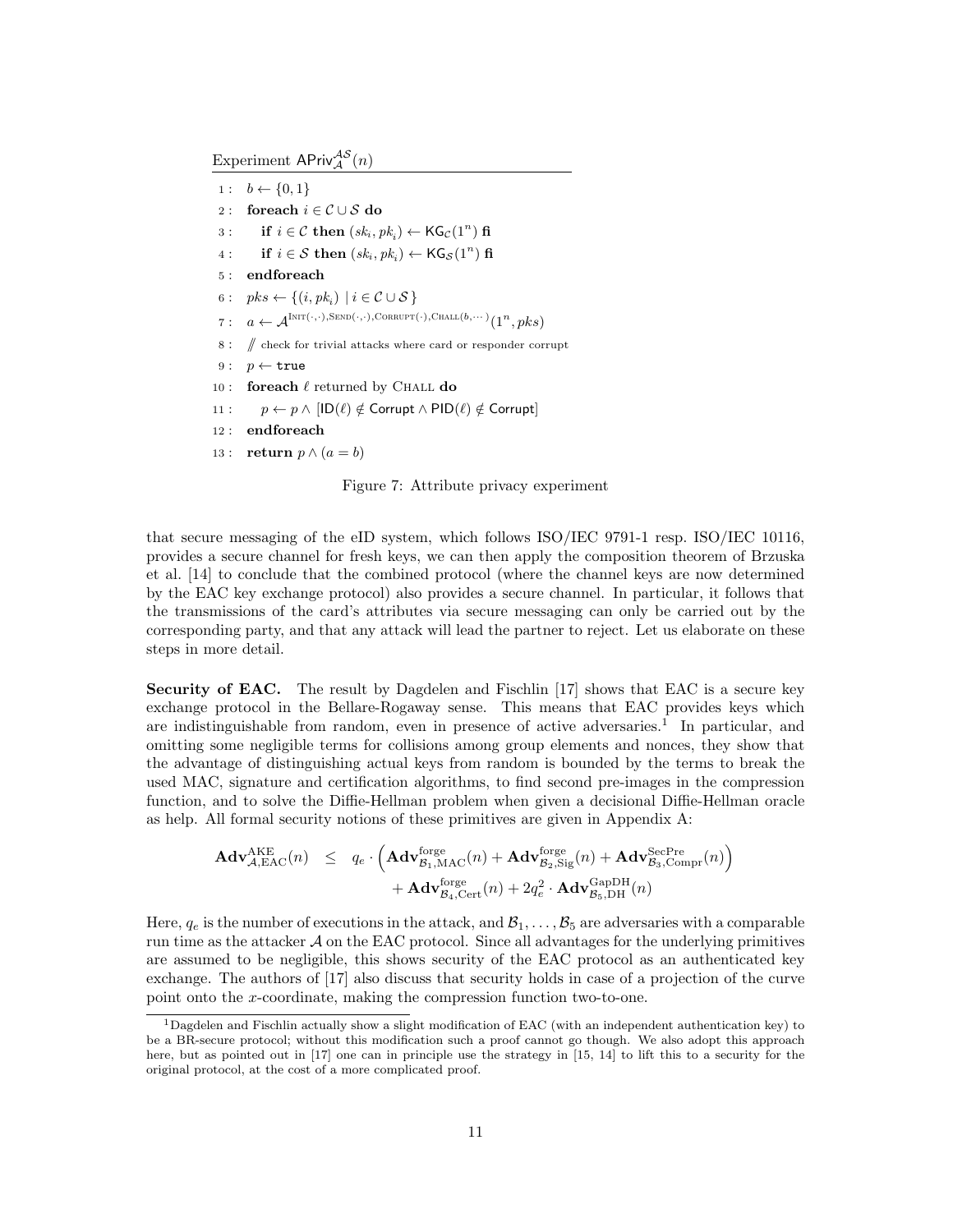| Secure Channel                                                       | Oracle $SEND(m_0, m_1)$                                                     | Oracle $RCV(C)$                                                   |
|----------------------------------------------------------------------|-----------------------------------------------------------------------------|-------------------------------------------------------------------|
| $(k, \mathsf{st}_S, \mathsf{st}_R) \leftarrow \mathsf{KG}(n)$        | $(C_0, \mathsf{st}'_{S,0}) \leftarrow \mathsf{Send}(k,m_0,\mathsf{st}_S)$   | $(m, \mathsf{st}_R) \leftarrow \mathsf{Rcv}(k, C, \mathsf{st}_R)$ |
| $b \leftarrow \{0, 1\}$                                              | $(C_1, \mathsf{st}'_{S,1}) \leftarrow \mathsf{Send}(k, m_1, \mathsf{st}_S)$ | if $b=1$ and                                                      |
| $\mathcal{Q} \leftarrow \left( \right)$                              | if $C_0, C_1 \neq \perp$ then                                               | Q.dequeue() $\neq C$ then                                         |
| $a \leftarrow \mathcal{A}^{\text{SEND}(\cdots), \text{RCV}(\cdots)}$ | $\mathsf{st}_S \leftarrow \mathsf{st}'_{S.b}$                               | return $m$                                                        |
| return $a = b$                                                       | Q.enqueue $(C_b)$                                                           | else                                                              |
|                                                                      | return $C_b$                                                                | $return \perp$                                                    |
|                                                                      | else                                                                        | fi                                                                |
|                                                                      | return $\perp$                                                              |                                                                   |
|                                                                      | fi                                                                          |                                                                   |

Figure 8: Security Experiment of (single instance of) channel protocol (KG, Send, Rcv).

Security of Secure Messaging. The proposed channel protocol is secure messaging [3], which either uses 3DES in CBC mode with  $IV = 0$  according to ISO/IEC 10116 for encryption, and in retail mode (MAC algorithm 3 with DES as block cipher) with  $IV = 0$  according to ISO/IEC 9797-1 for authentication, with the data prepended by send sequence counter SSC which is incremented for each operation. The other option is to use AES in CBC mode according to ISO/IEC 10116 with IV =  $\text{AES}(K_{\text{enc}}, \text{SSC})$  and to use AES in CMAC for authentication with 8 bytes of output according to SP 800-38B, where, again, the data is prepended by SSC before authentication.

In [25] Rogaway analyzes the encryption modes proposed in SP 800-38A resp. ISO/IEC 10116, including the CBC mode used in secure messaging with the  $IV = \text{AES}(K_{\text{enc}}, \text{SSC})$  computed by applying the block cipher to the current send sequence counter SSC. Rogaway proposes an attack if the adversary has full control over the value SSC. The attack does not carry over to the setting used in secure messaging, where the encrypting party increments the value for each operation. This version can be actually shown to be secure [7]. Rogaway [25] confirms the authentication properties of the proposed MAC algorithms in ISO/IEC 9791-1 which are proposed here for secure messaging.

We thus assume that secure messaging provides a secure channel (in the sense of [14, Section 6.3] which in turn is based on the the notion of stateful authenticated encryption [24, 21]). The experiment lets an adversary call a challenge oracle to enqueue one of two message blocks  $m_0$ ,  $m_1$ into the channel, the choice made according to a secret but then fixed bit  $b$ , and to dequeue arbitrary ciphertexts on the receiver's side. The adversary wins if it manages to predict  $b$  or to make the receiver accept a decryption of an out-of-order sent ciphertext. See Figure 8. The advantage  $\mathbf{Adv}_{\mathcal{A},\mathsf{Ch}}^{\text{SecCh}}(n)$  of the adversary  $\mathcal A$  is then defined to be the probability of predicting b beyond the pure guessing probability of  $\frac{1}{2}$  (in the multi-instance setting).

Note that a secure channel in our scenario here comprises both confidentiality of the attributes, as well as authenticity. The latter suffices if the goal is to ensure that only the designated card can send the attributes, whereas the former also guarantees privacy of the attributes. If authentication suffices may be application dependent.

Compositional Security. Next we apply the compositional result in [14, Section 4] The theorem says that the combined protocol EAC; SM (where the channel keys for secure messaging in the multiple instances are determined by executing the EAC key exchange protocol first) also provides a secure channel, as if the keys have been chosen freshly. In particular we apply the composition theorem for so-called single-restricted games. This is a property which basically says that multiple concurrently running instances of a game correspond to several independent sessions, as in case of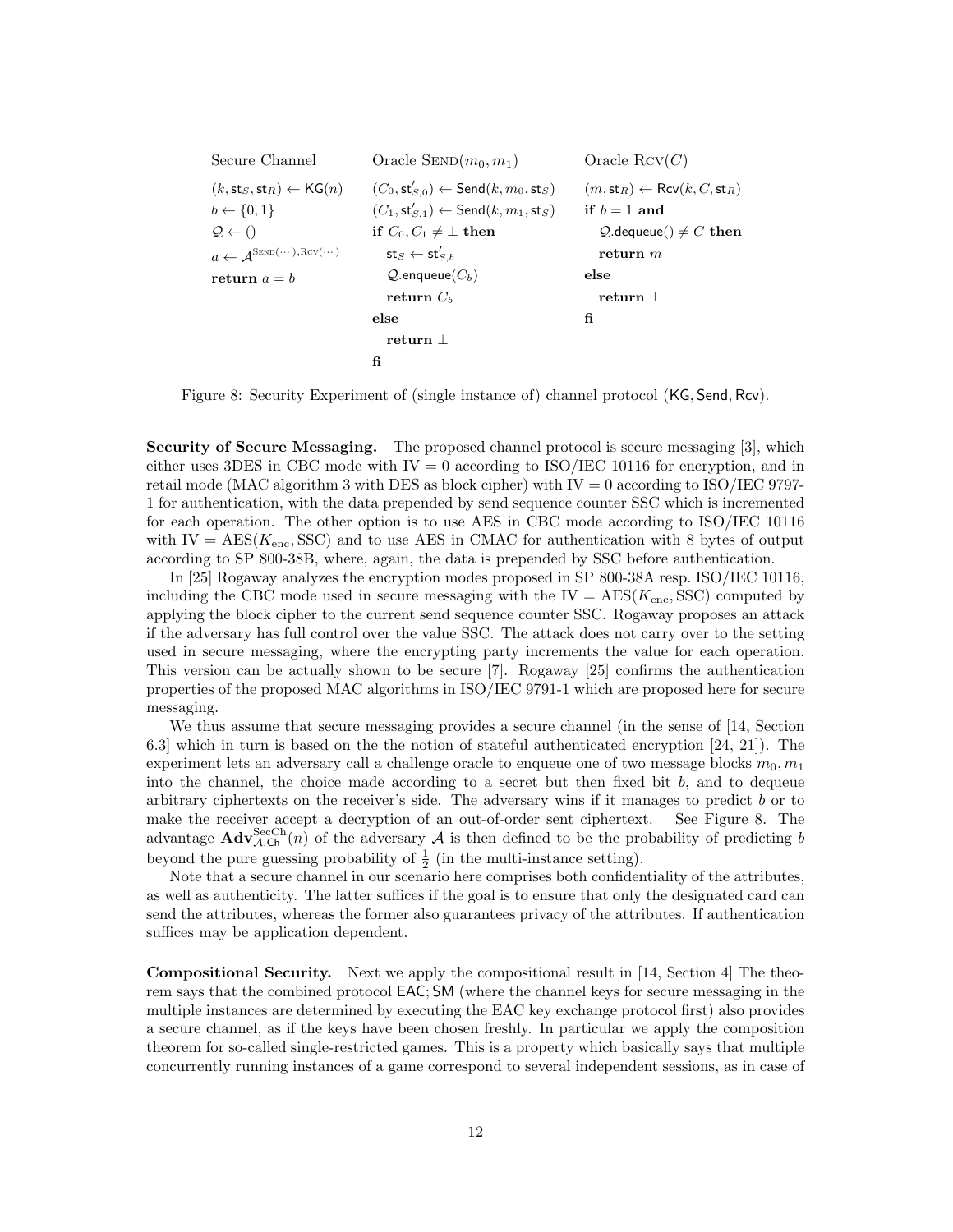secure channels. For such games, it is shown that:

$$
\mathbf{Adv}_{\mathcal{A}, \mathsf{EAC}; \mathsf{SM}}^{\text{SecCh}}(n) \leq q_e \cdot \mathbf{Adv}_{\mathcal{B}_1, \mathsf{EAC}}^{\text{AKE}}(n) + \mathbf{Adv}_{\mathcal{B}_2, \mathsf{SM}}^{\text{SecCh}}(n).
$$

Note that this also requires for EAC to provide match-security, a property about collision-freeness of session identifiers, and to have public session matching, the ability to determine partnered sessions from the public transcript. Neither property has been discussed in [17] but it is easy to show them to hold for EAC.

EAC and Impersonation Resistance. The EAC protocol not only provides a secure key exchange protocol but it also ensures impersonation resistance. This roughly means that, at the end of the EAC protocol, no adversary can make the responder accept a card, unless the card has been corrupted before or if the adversary merely relayed the communication between the card and the reader. Based on the results in [17] this has been proven formally in [23] for EAC with auxiliary data, when the system is viewed as a transaction system. For "empty" transaction data their protocol is identical to the EAC protocol here, including also the choice for session identifiers, and their security guarantee of session-definite unforgeability is stronger than the requirement of impersonation resistance here. (It has also been shown there that session identifiers collide with negligible probability only.)

More precisely, Morgner et al. [23] show that for any efficient adversary  $\mathcal A$  (against their unforgeability notion and thus our impersonation resistance notion of the EAC protocol without attributes) there exists efficient adversaries  $\mathcal{B}_1, \mathcal{B}_2, \mathcal{B}_3$  against the underlying cryptographic primitives for forging signatures on behalf of terminals, forging MACs on behalf of cards, and solving the computational Diffie-Hellman problem in the presence of a decisional DH oracle. Concretely, the probability of forging transaction resp. impersonating here is bounded from above by:

$$
\begin{array}{rcl} \mbox{Prob}\Big[\mbox{ImpRes}_{\mathcal{A}}^{\text{EAC}-\mathcal{AS}}(n)=1\Big] & \leq & \binom{s}{2}\cdot\Big(2^{-n}+\frac{R}{q}\Big)+S\cdot\mathbf{Adv}_{\mathcal{B}_1,\mathcal{SIG}}^{\text{unf}}(n) \\ & & \qquad \qquad + S\cdot\mathbf{Adv}_{\mathcal{B}_2,\mathcal{MAC}}^{\text{unf}}(n)+C\cdot S\cdot\mathbf{Adv}_{\mathcal{B}_3,\mathcal{D}_C}^{\text{GapDH}}(n) \end{array}
$$

where it is assumed that Compr is a R-regular function, i.e., every image has exactly  $R$  pre-images, q is the group size specified by  $D<sub>C</sub>$ , the adversary initiates at most s sessions, and there are at most  $C$  cards and  $S$  terminals.

### 5 Security of the Architectures

Here we discuss the cryptographic strength of the various settings of the access system. For the analysis we assume that the other channels between parties, e.g., connecting the controller with the management system, are strongly secure. This is modeled by disallowing the adversary to tamper with, or even read the data, sent over these secured channels. We first treat the cases of the integrated, distributed, and eID-service architecture. By the assumption about secure connection between the various parties, we can view the reader, controller, server and management as a single entity in these settings. Only the authentication-service architecture with the split cryptographic operations requires a special treatment.

### 5.1 The Integrated, Distributed and eID-Service Architectures

We give the security statements for the integrated architecture only. Recall that the integrated terminal architecture, for example, assumes all eID operations are carried out by the reader itself. After completion of the TA and CA phase, the reader gets the attributes of the card (where the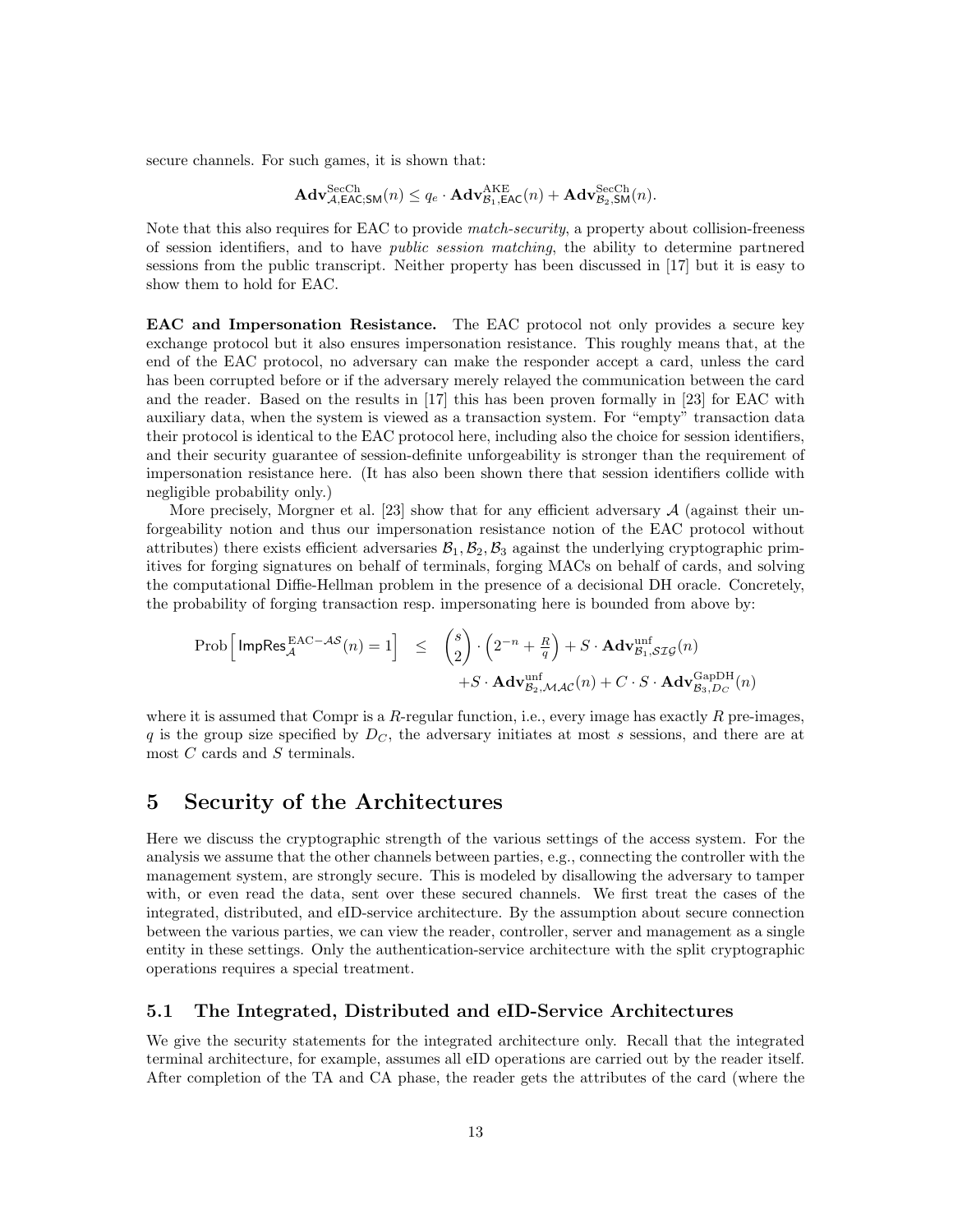communication is secured via the secure messaging), and forwards the attributes of the card to the management system for approval. The communication with the management system is secured via a TLS channel. Upon approval, the reader grants access. Analogously, if restoring a session, then the reader only accepts if the securely sent attributes are approved.

Theorem 5.1 (Impersonation Resistance) The integrated terminal architecture provides an impersonation-resistant access system, such that for any efficient adversary  $A$  there exists efficient adversaries  $\mathcal{B}_1, \mathcal{B}_2$  such that

$$
\textrm{Prob}\left[\textrm{ImpRes}_{\mathcal{A}}^{\mathcal{AS}}(n)=1\right]\leq\textrm{Prob}\left[\textrm{ ImpRes}_{\mathcal{B}_1}^{\mathit{EAC}-\mathcal{AS}}(n)=1\right]+2\cdot\mathbf{Adv}_{\mathcal{B}_2,\mathit{EAC};\mathit{SM}}^{\mathit{SecCh}}(n)
$$

Moreover, adversaries  $\mathcal{B}_1, \mathcal{B}_2$  have roughly the same running time A plus the time to carry out the other steps in the experiment. Note that since the terms on the right hand side are assumed to be negligible, as discussed in Section 4, it follows that the system is impersonation resistance

Proof. We consider three cases: (a) either the adversary manages to create collisions in two honest card sessions or in two honest reader sessions; or (b) an honest reader accepts at the end of the EAC protocol but such that the identified card is neither corrupt and there is no genuine session of the card with the same session identifier; or (c) an honest reader accepts some encrypted and authenticated attributes in a secure-messaging protocol where this ciphertext has not been sent by an honest card.

The first two cases are covered by the impersonation resistance of the EAC protocol. It is straightforward to build an adversary  $\mathcal{B}_1$  simulating the environment for  $\mathcal A$  through its own attack and by adding the extra steps for the secure messaging. If  $A$  breaks the impersonation resistance of the combined protocol then  $\mathcal{B}_1$  breaks the security of the EAC protocol. This in particular also implies that the continuously growing session identifiers in restored sessions stay distinct among card sessions as well as among responder sessions, i.e., a subsequent collisions cannot happen anymore.

It remains to argue that case (c) cannot occur. In order to violate the predicate in the impersonation experiment, an honest reader accepts a ciphertext  $C_i^*$  in some session with identifier  $\mathsf{sid} = (\mathrm{Compr}(epk_T), r_C, C_1, C_2, \ldots, C_{i-1})$  for previously sent ciphertexts  $C_1, C_2, \ldots$  in the restored sessions before. Since we quantify over all adversaries we can assume that  $C_i^*$  is the first ciphertext which deviates from a session of an honest card, i.e., there exists a session of a card with  $sid =$  $(\text{Compr}(epk_T), r_C, C_1, C_2, \ldots, C_{i-1})$  or already with  $\text{sid} = (\text{Compr}(epk_T), r_C, C_1, C_2, \ldots, C_i)$ . But then we must have that  $C_i^*$  is new or that  $C_i^* \neq C_i$ , and yet  $C_i^*$  decrypts to some attribute which the reader accepts. This can be straightforwardly used in a reduction against the authenticity of the composed channel protocol such that the probability of this event is bounded by the security of the secure messaging channel.

More formally, construct algorithm  $\mathcal{B}_2$  against the combined protocol EAC; SM from A as follows. Recall that in this combined protocol the keys for the channel are generated by the EAC protocol, such that this perfectly simulates  $\mathcal{A}$ 's environment up to this step. We also assume, by the above discussion, that session identifiers are unique between cards and responders, and that each honest responder has a unique partnered honest card.

For simulating the channel transmission of an honest card, algorithm  $B_2$  calls the SEND oracle for the pair  $(A, A)$  for the card's attribute A to get a (valid) ciphertext. For simulating the receipt of a ciphertext at the responder's side, for an honest responder, there are two cases. If the intended partner is a corrupt card, then we can assume that  $\mathcal{B}_2$  already knows the shared key (via a reveal query at the end of the key exchange protocol) and can simply act as the original responder. Otherwise, algorithm  $\mathcal{B}_2$  forwards the ciphertext to its Rcv oracle. If this oracle returns a message  $m \neq \perp$ , then  $\mathcal{B}_2$  immediately outputs 1. Else,  $\mathcal{B}_2$  lets the responder in the simulation for  $A$  accept if and only if the ciphertext has been created by a partnered card before, complying with the "queue property" of the channel protocol.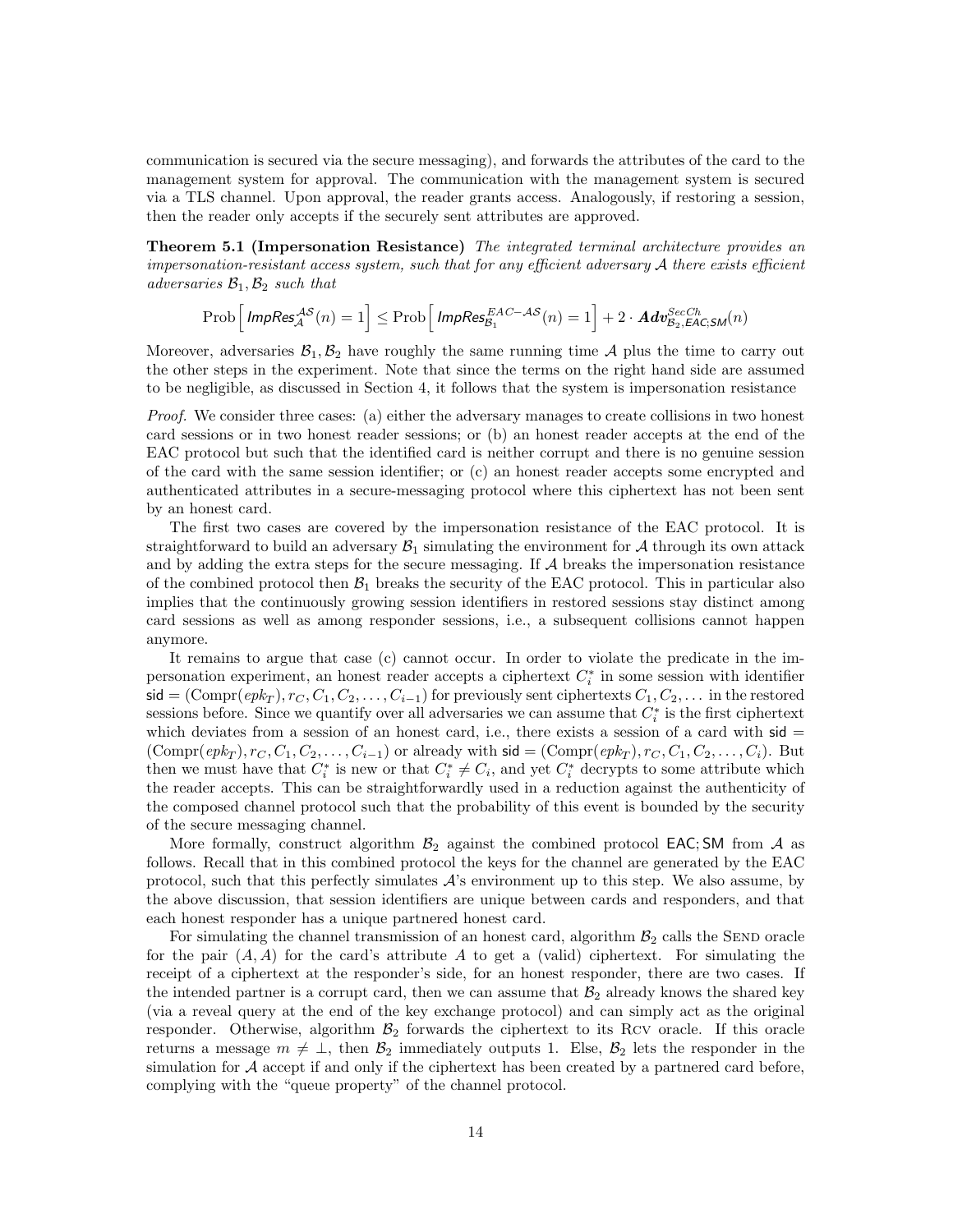If, at the end,  $\mathcal{B}_2$  has not returned 1 yet, then it outputs a random guess. This completes the description of the perfect simulation (up to the point where an honest responder can correctly decrypt a new ciphertext sent through the channel protocol). If the above now happens in an actual attack, that  $C_i^*$  is new or that  $C_i^* \neq C_i$  but the original responder would accept but we reject, then we would break the authenticity of the channel protoocl with the same probability. That is, we then have

$$
Prob[\text{case (c)}] \leq 2 \cdot \mathbf{Adv}_{\mathcal{B}_2, \mathsf{EAC}; \mathsf{SM}}^{\text{SecCh}}(n)
$$

where the factor of 2 is due to the fact that we have  $b = 1$  and can thus see an output by the RCV oracle with probability  $\frac{1}{2}$  only.

Note that this argument about the channel is independent of whether restored sessions have been overwritten or not.

Attribute privacy follows analogously, using again the fact that secure messaging provides a secure channel:

Theorem 5.2 (Privacy) The integrated terminal architecture provides an attribute-private access system, such that for any efficient adversary  $A$  there exists an efficient adversary  $B$  such that

$$
\operatorname{Prob}\left[\operatorname{APriv}_{\mathcal{A}}^{\mathcal{AS}}(n) = 1\right] \le \frac{1}{2} + \operatorname{Adv}_{\mathcal{B},\mathsf{EAC};\mathsf{SM}}^{\mathcal{S}\mathit{ecCh}}(n)
$$

*Proof.* Note that the adversary  $A$  against privacy can only win in the experiment if it does not query the challenge oracle about a card identity such that the card or its partner is corrupt. This in particular means that the derived key for secure messaging must still be secure, and the adversary here can only distinguish the attributes if it breaks confidentiality of the channel protocol. This can again be formalized easily via a reduction to the corresponding game.

More formally, construct adversary  $\beta$  as in the previous theorem, running the combined protocol EAC; SM to simulate  $\mathcal{A}$ 's attack. For every call of  $\mathcal{A}$  about attributes  $A_0$ ,  $A_1$  to the challenge oracle CHALL to start a new session in this attack, adversary  $\beta$  simply initiates a new session and stores  $A_0$ ,  $A_1$  for later use. If the card is later supposed to send its attributes in this session, then  $\mathcal B$  calls its SEND oracle about  $A_0, A_1$  to get a ciphertext. The (honest) responder of that ciphertext in the simulation simply accepts.

Eventually, if  $\mathcal A$  outputs a bit b, then  $\mathcal B$  copies this bit to its output and stops. Since the simulation is perfect, it follows that  $\mathcal{A}$ 's advantage is at most the one of  $\mathcal{B}$ .

### 5.2 The Authentication-Service Architecture

In principle one can show the same results as for the other architectures to the case of the authentication-service scenario. Recall that there an authentication server signs the TA data forwarded by the controller, and the controller continues the execution with that signature. The other steps are as in the other cases.

Note that the signature and the (ephemeral) DH key in the EAC protocol serve different cryptographic purposes. The signature only binds the ephemeral key to the terminal's identity and prevents the adversary to inject its own key. The DH key is used to establish the session key and, as long as the adversary does not get to learn the ephemeral secret key, the adversary is not able to compute the joint DH key with the card. This has been discussed in [17] in the context of key-compromise impersonation (KCI) resistance.

For us this means that even corruption of the authentication service's signing key does not allow to complete the EAC protocol and to learn the channel keys, for sessions in which an honest reader picks the ephemeral key. In particular, knowledge of the signing key does not allow to break security of previously completed sessions (forward security). Formally, we can augment both attack model by granting the adversary another SigKey oracle which, when queried about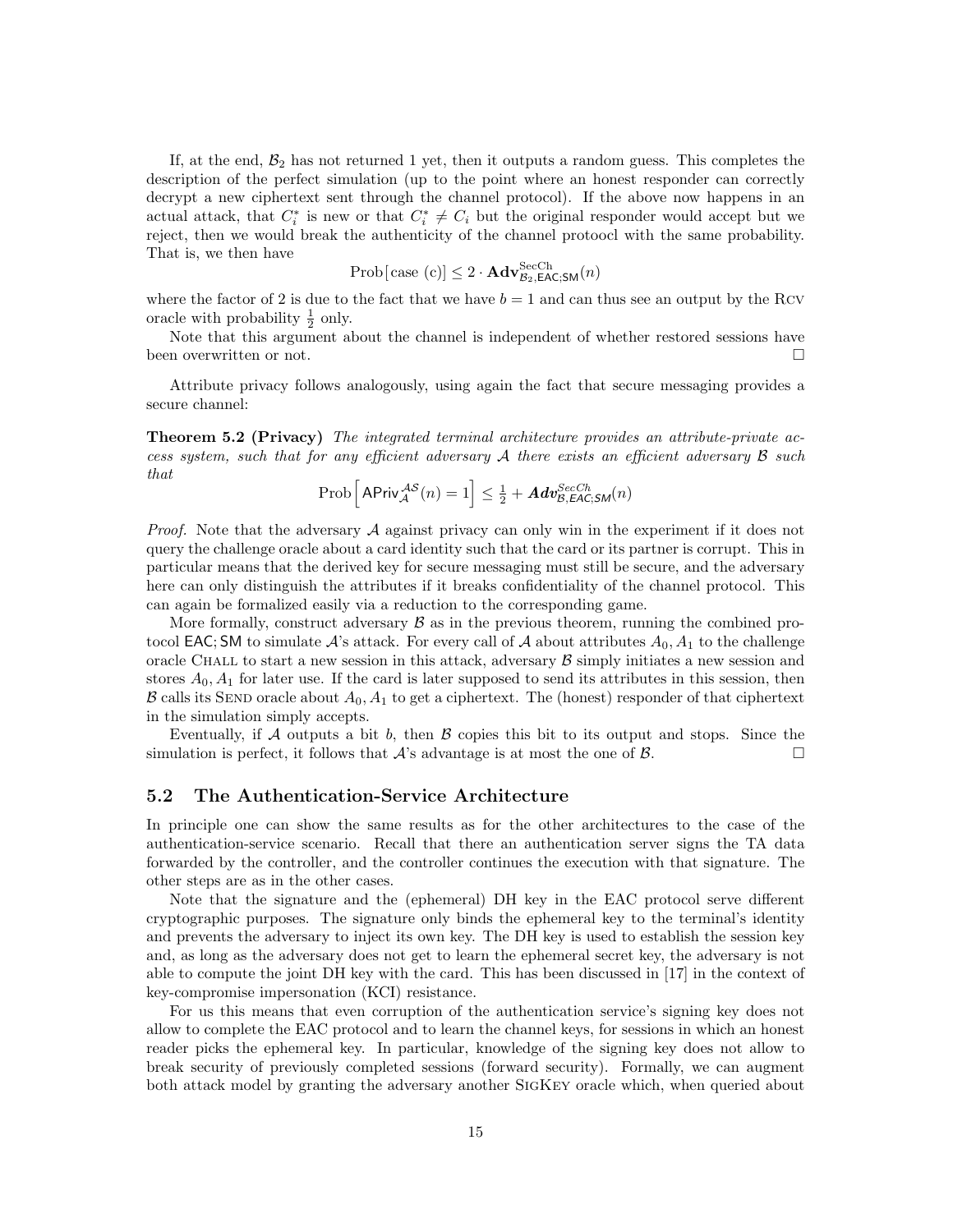a responder's identity, returns the party's secret signing key. The party may still act as an honest party in sessions, with the internal choices hidden from the adversary.

The conditions for impersonation resistance remain unchanged, except for giving the adversary access to the SigKey oracle. Since a responder party only completes a session (and accepts with a session identifier) if it executes the protocol steps itself, any such session in question uses an honestly chosen ephemeral key  $epk<sub>T</sub>$  on the responder's side. Hence, the security of session keys for such honestly ephemeral keys argued in [23] still holds.<sup>2</sup>

For attribute privacy we need to change the non-triviality check in Line 11 of the experiment in Figure 7. There, we checked for each card session  $\ell$  returned by the challenge oracle that the card nor its intended partner is corrupt:

$$
[ID(\ell) \notin \text{Corrupt} \land \text{PID}(\ell) \notin \text{Corrupt}]
$$

Here, we need to check that the responder's party has contributed the ephemeral key honestly:

 $[ID(\ell) \notin \text{Corrupt} \land \exists \ell' \neq \ell : (SID(\ell) = SID(\ell) \neq \bot \land PID(\ell) = ID(\ell'))]$ 

Given this, attribute privacy follows as before, because session keys are still fresh for such sessions.

# 6 On Achieving Forward Security

While the EAC protocol has been shown to provide forward security (against leakage of the terminal's long-term secrets) [17], learning a card's long-term secret key or the secure-messaging keys for restored sessions allows both to impersonate towards readers and to learn the attributes in past executions. Since any protocol with fixed symmetric keys is amenable to a-posteriori leakage we briefly discuss here a version which allows to protect attributes sent before. This, however, comes at the price of keeping state and synchronization issues.

We only describe here one way to update the symmetric keys securely. Assume that a party has sent (or received) the attributes over secure messaging and goes into an accepting state again. Then, instead of storing the same keys  $K_{\text{enc}}$ ,  $K_{\text{mac}}$  and (incremented) counter SSC, the party updates its keys as  $(K'_{enc}, K'_{mac}) \leftarrow \text{KDF}(AES(K_{enc}, SSC))$  for some pseudorandom generator KDF, and re-sets the counter to SSC'  $\leftarrow$  1. It stores  $(K'_{enc}, K'_{mac}, \text{SSC}')$  in the session context.

The reason that this method of updating the keys is secure is based on the observation that  $\text{AES}(K_{\text{enc}}, \text{SSC})$  yields a secure random initialization vector for the channel encryption. It can hence also been used as a seed for the pseudorandom generator KDF to generate quasi fresh keys  $K'_{\text{enc}}$ ,  $K'_{\text{mac}}$ . In other words, if the adversary corrupts the party holding the session context we may as well hand over fresh random keys  $K'_{\text{enc}}$ ,  $K'_{\text{mac}}$ . This follows as, without knowledge of  $K_{\text{enc}}$ , the value  $\text{AES}(K_{\text{enc}}, \text{SSC})$  is indistinguishable from random, and so is then the output of KDF.

We note that any other forward-secure pseudorandom generators [9] may be used. In general, if we cannot rely on the properties of encryption with counters and AES, it is then safe to augment the state by another key  $K_{\text{prg}}$  which is used to update keys via  $(K'_{\text{enc}}, K'_{\text{mac}}, K'_{\text{prg}}) \leftarrow \text{KDF}(K_{\text{prg}})$ .

# 7 Conclusion

The access system based on EAC with session restoring provides an impersonation resistant and attribute-hiding solution. Here, both security properties hold in a very strong sense, thwarting active adversaries with strong control over the network, and leaving the adversary essentially only trivial attacks from a cryptographic viewpoint. On top, the system is very similar to the existing

<sup>2</sup>The proof relies on the unforgeability of signatures only to ensure that the adversary cannot inject its own ephemeral key, which is guaranteed by construction here.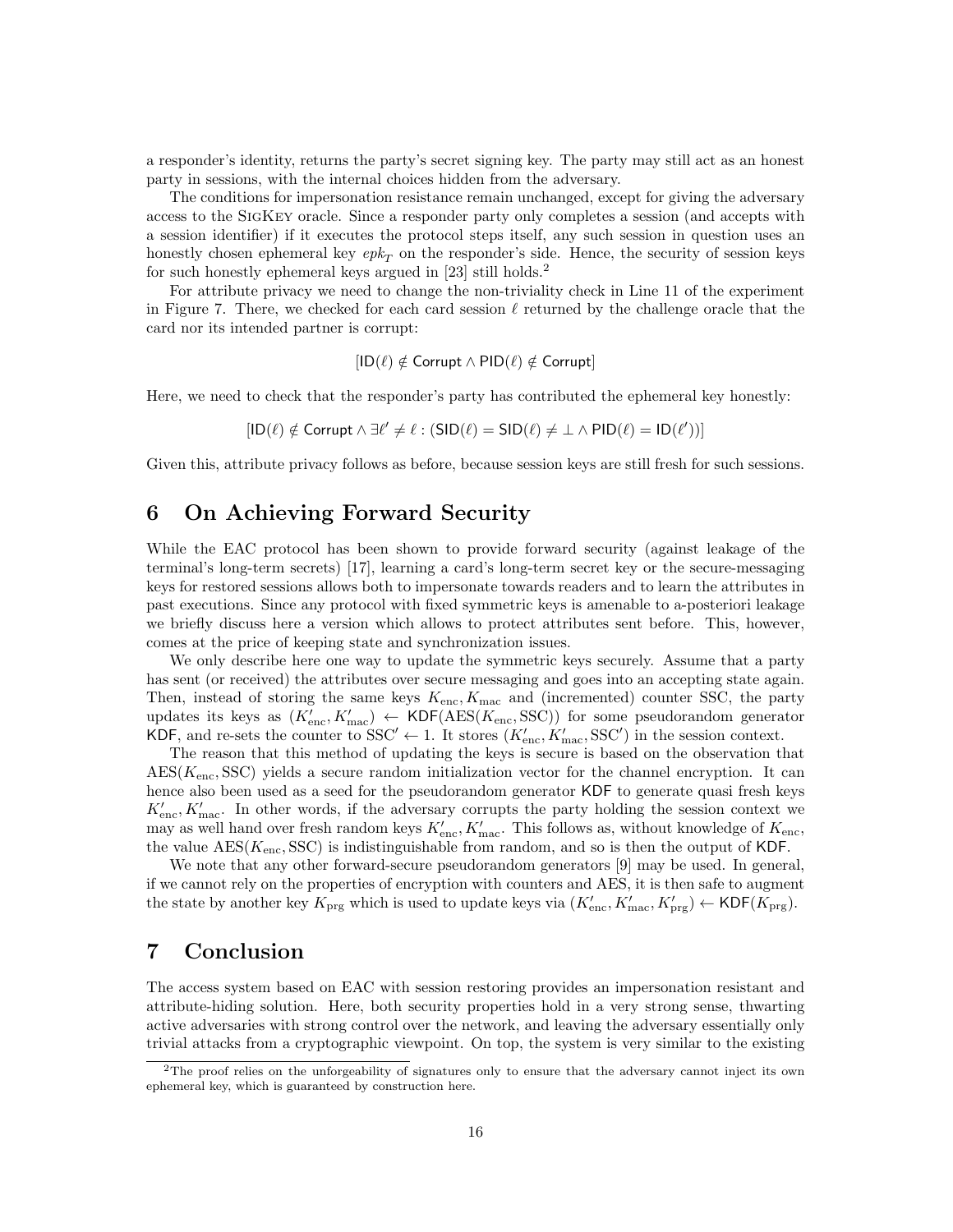EAC system and may thus be easy to implement on existing infrastructures for the German identity card (or the future eIDAS system).

## Acknowledgments

We thank the anonymous reviewers of SSR 2016 for valuable comments.

# References

- [1] Bundesamt für Sicherheit in der Informationstechnik (BSI): Advanced Security Mechanism for Machine Readable Travel Documents – Extended Access Control (EAC), Password Authenticated Connection Establishment (PACE), and Restricted Identification (RI), BSI-TR-03110, Version 2.0, 2008.
- [2] Bundesamt für Sicherheit in der Informationstechnik (BSI): Technical Guideline TR-03110-2: Advanced Security Mechanisms for Machine Readable Travel Documents and eIDAS Token, Part 2, Protocols for electronic IDentification, Authentication and trust Services (eIDAS). BSI-TR-03110, Version 2.20, 2015.
- [3] Bundesamt für Sicherheit in der Informationstechnik (BSI): Technical Guideline TR-03110-3: Advanced Security Mechanisms for Machine Readable Travel Documents and eIDAS Token, Part 3, Common Specifications. BSI-TR-03110, Version 2.20, 2015.
- [4] Dan Boneh, Ben Lynn, and Hovav Shacham: Short Signatures from the Weil Pairing, Asiacrypt, Lecture Notes in Computer Science, Volume 2248, pp. 514-532, Springer-Verlag, 2001.
- [5] Frank Morgner: Transaktionsabsicherung mit der Online-Ausweisfunktion. Kryptographische Bindung von Transaktionsdaten an den Personalausweis. Presentation, CeBit 2014, March 2014.
- [6] P. Bastian: Physical Access Control Systems Using Asymmetric Cryptography, Master-Arbeit, Humboldt-Universität zu Berlin, 2015.
- [7] Mihir Bellare, Anand Desai, E. Jokipii, Phillip Rogaway: A Concrete Security Treatment of Symmetric Encryption. FOCS, pp. 394-403, IEEE, 1997.
- [8] M. Bellare and P. Rogaway: Entity Authentication and key distribution. Crypto 93, Lecture Notes in Computer Science, Volume 773, Springer-Verlag, 1994.
- [9] M. Bellare and B.S. Yee: Forward-security in private-key cryptography. CT-RSA 2003, Lecture Notes in Computer Science, Volume 2612, pp. 1-18, Springer-Verlag, 2003.
- [10] Jens Bender, Ozgür Dagdelen, Marc Fischlin, Dennis Kügler: The PACE |AA Protocol for Machine Readable Travel Documents, and Its Security. Financial Cryptography, Lecture Notes in Computer Science, Volume 7397, pp. 344-358, Springer-Verlag, 2012.
- [11] Jens Bender, Özgür Dagdelen, Marc Fischlin, Dennis Kügler: Domain-Specific Pseudonymous Signatures for the German Identity Card. Information Security Conference (ISC) 2012, Lecture Notes in Computer Science, Volume 7483, pp. 104-119, Springer-Verlag, 2012.
- [12] Jens Bender, Marc Fischlin, Dennis Kügler: Security Analysis of the PACE Key-Agreement Protocol Information Security Conference (ISC) 2009, Lecture Notes in Computer Science, Volume 5735, pp. 33-48, Springer-Verlag, 2009.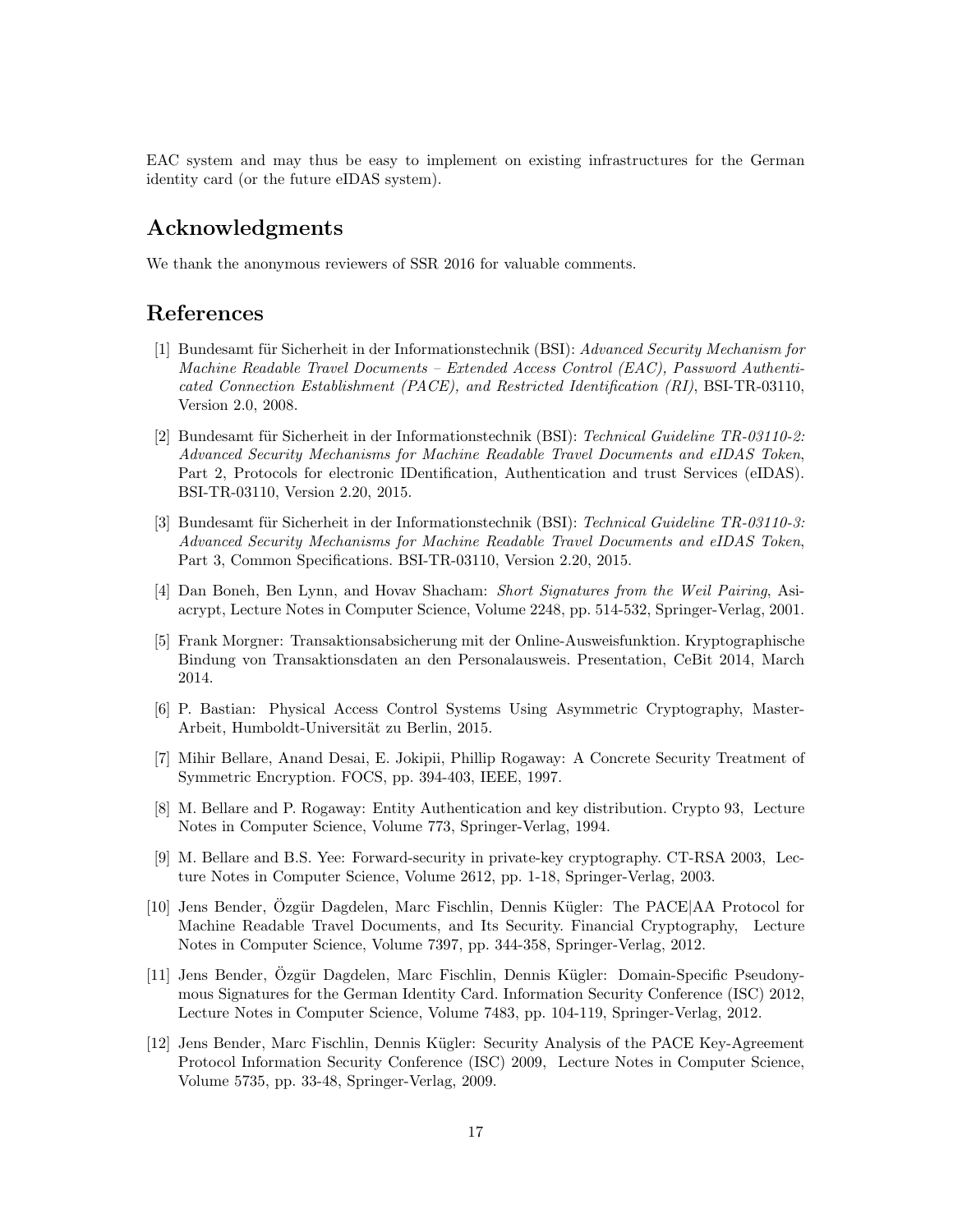- [13] Jens Bender, Marc Fischlin, Dennis Kügler: The PACE|CA Protocol for Machine Readable Travel Documents INTRUST 2013, Lecture Notes in Computer Science, Volume 8292, pp. 17-35, Springer-Verlag, 2013
- [14] Christina Brzuska: On the Foundations of Key Exchange. Dissertation, Technische Universität Darmstadt, http://tuprints.ulb.tu-darmstadt.de/id/eprint/3414, 2013.
- [15] Christina Brzuska, Marc Fischlin, Nigel P. Smart, Bogdan Warinschi, Stephen C. Williams: Less is more: relaxed yet composable security notions for key exchange. Int. J. Inf. Sec. Volume 12(4), pp. 267-297, 2013.
- [16] Jean-Sebastien Coron, Aline Gouget, Thomas Icart, Pascal Paillier: Supplemental Access Control (PACE v2): Security Analysis of PACE Integrated Mapping. In: Cryptography and Security: From Theory to Applications, Lecture Notes in Computer Science, Volume 6805, pp. 207-232, Springer-Verlag, 2012.
- [17] Ozgür Dagdelen, Marc Fischlin: Security Analysis of the Extended Access Control Protocol for Machine Readable Travel Documents. ISC 2010, Lecture Notes in Computer Science, pp. 54-68, Springer-Verlag, 2010.
- [18] Lucjan Hanzlik, Miroslaw Kutylowski: Restricted Identification Secure in the Extended Canetti-Krawczyk Model. J. UCS 21(3): 419-439 (2015)
- [19] Lucjan Hanzlik, Lukasz Krzywiecki, Miroslaw Kutylowski: Simplified PACE—AA Protocol. ISPEC 2013: 218-232
- [20] International Civil Aviation Organization: Doc 9303, Machine Readable Travel Documents, Part 11, Security Mechanisms for MRTDs, 7th Edition, 2015.
- [21] Tibor Jager, Florian Kohlar, Sven Schäge, Jörg Schwenk: On the Security of TLS-DHE in the Standard Model. CRYPTO, Lecture Notes in Computer Science, pp. 273-293, Springer-Verlag, 2012.
- [22] Miroslaw Kutylowski, Lukasz Krzywiecki, Przemyslaw Kubiak, Michal Koza: Restricted Identification Scheme and Diffie-Hellman Linking Problem. INTRUST 2011: 221-238
- [23] F. Morgner, P. Bastian, M. Fischlin: Securing Transactions with the eIDAS Protocols. The WISTP International Conference on Information Security Theory and Practice Series, Lecture Notes in Computer Science, Volume 9895, Springer-Verlag, 2016.
- [24] Kenneth G. Paterson, Thomas Ristenpart, Thomas Shrimpton: Tag Size Does Matter: Attacks and Proofs for the TLS Record Protocol. ASIACRYPT, Lecture Notes in Computer Science, pp. 372-389, Springer-Verlag, 2011.
- [25] P. Rogaway: Evaluation of Some Blockcipher Modes of Operation, Cryptography Research and Evaluation Committees (CRYPTREC) for the Government of Japan, February 2011.

# A Security Notions of Cryptographic Primitives

This part of the paper here is almost verbatim from the full version of [10].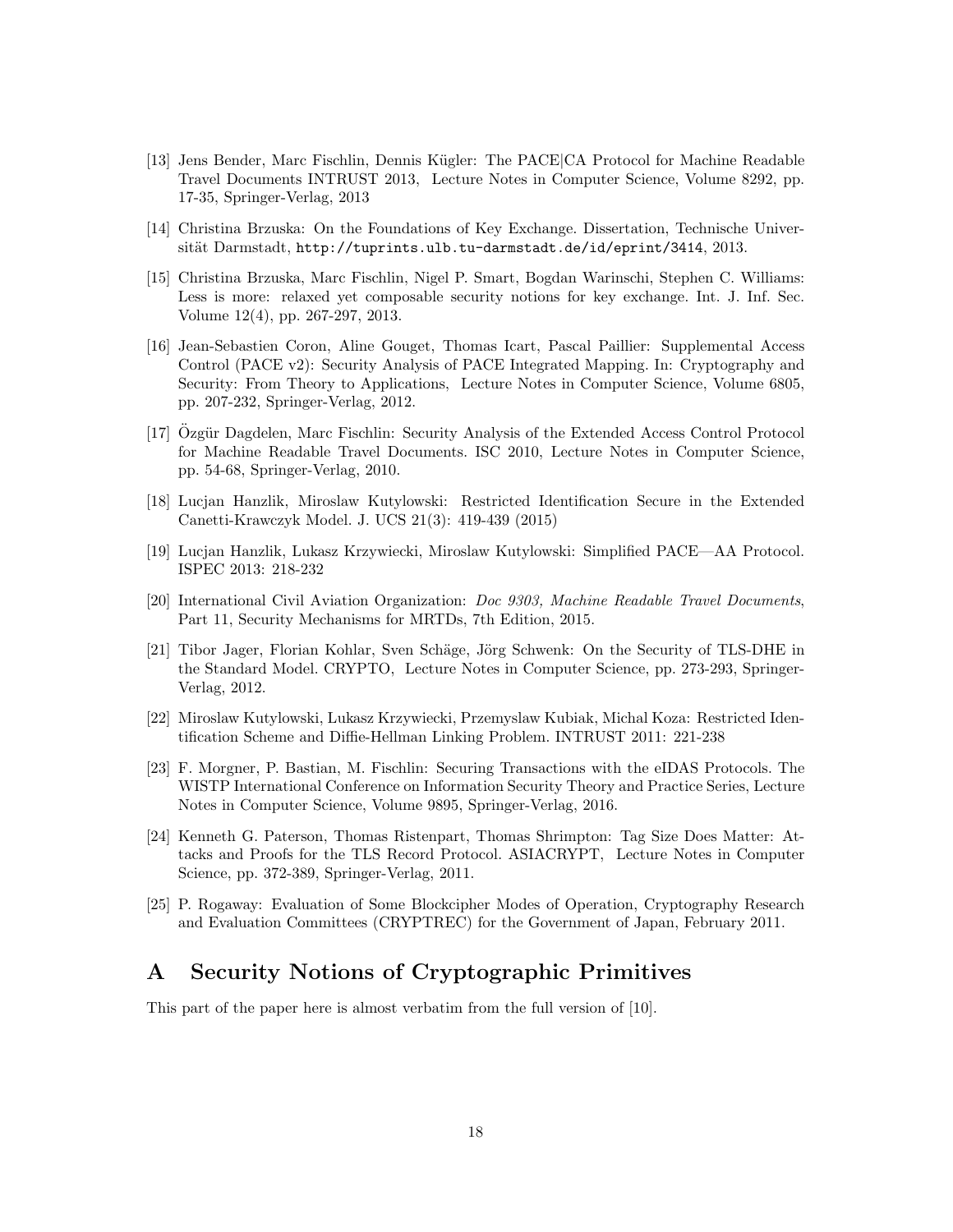**Message Authentication Codes.** A message authentication code  $M$  consists of three efficient algorithms (MKGen, MAC, MVf) where  $MAC(k, m)$  maps any key k generated by key generation algorithm MKGen and any message m to a MAC (resp. tag) T which is verifiable with the help of  $\text{MVf}(k, m, T)$  with binary output. Completeness demands again that for any valid key k and any message m the value  $T \leftarrow \text{MAC}(k, m)$  makes  $\text{MVf}(k, m, T)$  return 1.

We require that the message authentication code  $\mathcal M$  is unforgeable under adaptively chosenmessage attacks. That is, the adversary is granted oracle access to  $\textsf{MAC}(k, \cdot)$  and  $\textsf{MVf}(k, \cdot, \cdot)$  for random key k generated by MKGen and wins if it, at some point, makes a verification query  $(m, T)$ about a message  $m$  which has not been sent previously to MAC, and such that MVf returns 1 for this message. We denote by  $\mathbf{Adv}_{\mathcal{M}}^{\text{forget}}(t, q_m, q_v)$  a (bound on the) value  $\epsilon$  for which no attacker in time t can win (making at most  $q_m$  MACs queries and  $q_v$  verification queries) with probability more than  $\epsilon$ . For a concrete attacker A we write  $\mathbf{Adv}_{\mathcal{A},\mathcal{M}}^{\text{forget}}(n)$  to denote the fact that A attacks the scheme in the above sense (for security parameter  $n$ ).

**Signatures and Certificates.** A signature scheme  $S = (SKGen, Sig, SVf)$  consists of efficient algorithms for creating key pairs  $(sk, pk)$ , signing messages  $s \leftarrow \text{Sig}(sk, m)$ , and verifying signatures,  $d \leftarrow \mathsf{SVf}(pk, m, s)$  with  $d \in \{0, 1\}$ . It must be that for signatures created under valid key pairs SVf always returns 1 (correctness). Unforgeability says that no algorithm should be able to forge the signer's signature. That is, a signature scheme  $S = (SKGen, Sig, SVf)$  is  $(t, q_s, \epsilon)$ -unforgeable if for any algorithm  $A$  running in time t the probability that  $A$  outputs a signature to a fresh message under a public key is  $\mathbf{Adv}_{\mathcal{S}}^{\text{torge}}(t, q_s)$  (which should be negligible small) while A has access (at most  $q_s$  times) to a singing oracle. As before, for a concrete attacker A we write  $\text{Adv}_{\mathcal{A},\mathcal{S}}^{\text{forget}}(n)$  to denote the fact that  $A$  attacks the scheme in the above sense (for security parameter  $n$ ).

We also assume a certification authority CA, modeled like the signature scheme through algorithms  $CA = (CKGen, Certify, CVf)$ , but where we call the "signing" algorithm Certify. This is in order to indicate that certification may be done by other means than signatures. We assume that the keys ( $sk_{\text{CA}}$ ,  $pk_{\text{CA}}$ ) of the CA are generated at the outset and that  $pk_{\text{CA}}$  is distributed securely to all parties (including the adversary). We also often assume that the certified data is part of the certificate. We define unforgeability for a certification scheme  $\mathcal{CA}$  analogously to signatures, and denote the advantage bound of outputting a certificate of a new value in time t after seeing  $q_c$  certificates by  $\mathbf{Adv}_{\mathcal{CA}}^{\text{forget}}(t, q_c)$ . We assume that the certification authority only issues unique certificates in the sense that for distinct parties the certificates are also distinct; we besides assume that the authority checks whether the keys are well-formed group elements. For a concrete attacker A we again write  $\mathbf{Adv}_{\mathcal{A},\mathcal{CA}}^{\text{forget}}(n)$  to denote the fact that A attacks the scheme in the above sense (for security parameter  $\hat{n}$ ).

**Second Preimage Resistance.** We say that the compression function Compr is  $(t, \epsilon)$ -second preimage resistant if the probability  $\mathbf{Adv}^{\text{SecPre}}_{\text{Compr}}(t)$  of finding to a random ephemeral public key  $e p k_T$  another key  $e p k_T^*$  with the same compressed value is bounded by  $\epsilon$ . For a concrete attacker A we again write  $\mathbf{Adv}^{\text{SecPre}}_{\text{Comp}}(t)$  to denote the fact that A finds a second preimage in the above sense (for security parameter  $n$ ).

Gap Diffie-Hellman Problem. We need the following gap Diffie-Hellman problem [4]. For a group G generated by g let  $DH(X, Y)$  be the Diffie-Hellman value  $X^y$  for  $y = \log_g Y$  (with g being an implicit parameter for the function). Then the gap Diffie-Hellman assumption says that solving the computational DH problem for  $(g^a, g^b)$ , i.e., computing DH $(g^a, g^b)$  given only the random elements  $(g^a, g^b)$  and  $\mathcal{G}, g$ , is still hard, even when one has access to a decisional oracle  $DDH(X, Y, Z)$  which returns 1 iff  $DH(X, Y) = Z$ , and 0 otherwise. We say that the GDH problem is  $(t, q_{\text{DDH}}, \epsilon)$ -hard if no algorithm can in time t compute the DH value with probability larger than  $\epsilon$ , if making at most  $q_{\text{DDH}}$  queries. We let  $\text{Adv}_{\mathcal{G}}^{\text{GDH}}(t, q_{\text{DDH}})$  denote (a bound on) the value  $\epsilon$